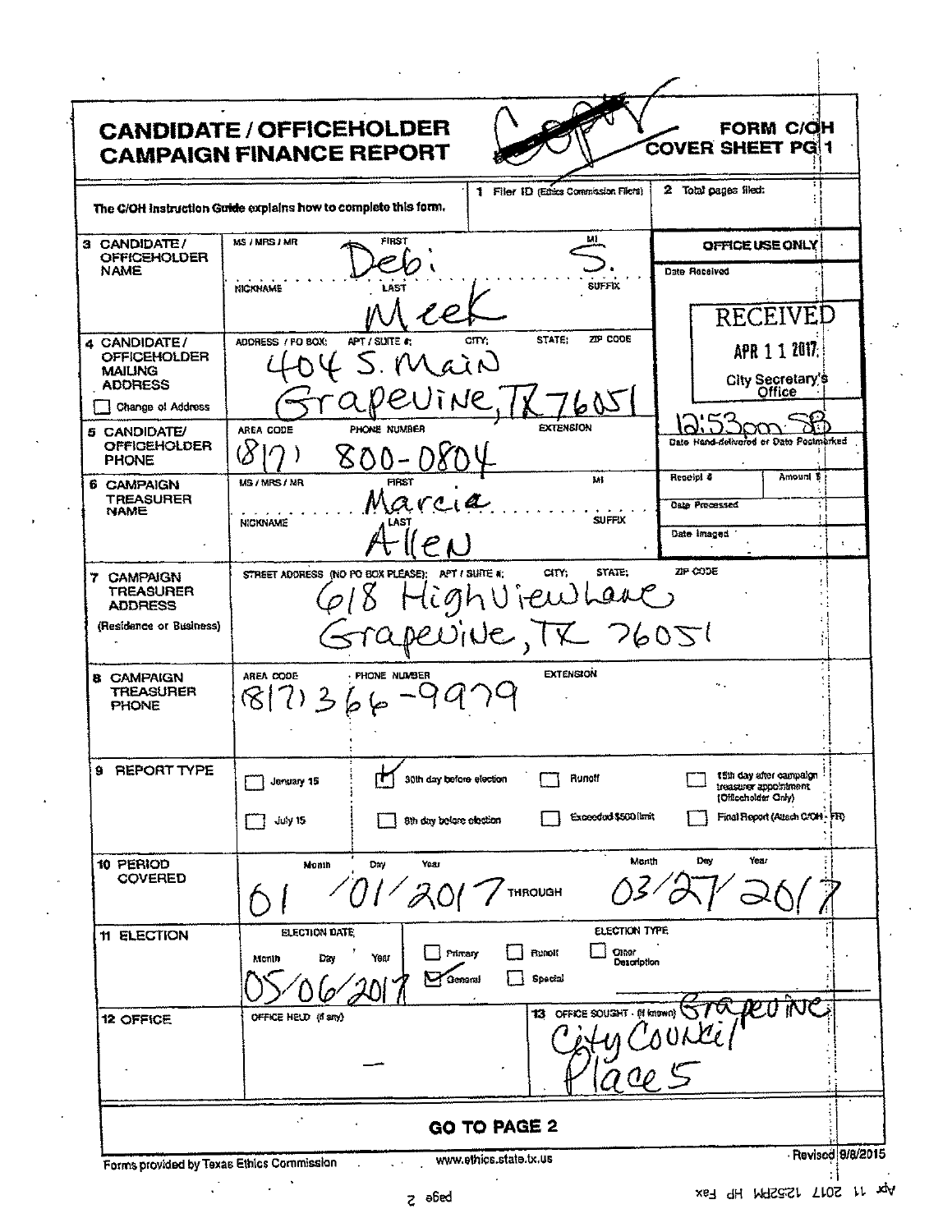| <b>CANDIDATE / OFFICEHOLDER</b><br><b>CAMPAIGN FINANCE REPORT</b>                 |                                                                                 |                                                                                                                                                                                                                                                                                                                                                                      | <b>FORM C/OH</b><br><b>COVER SHEET AG 2.</b>                                                                                                                  |
|-----------------------------------------------------------------------------------|---------------------------------------------------------------------------------|----------------------------------------------------------------------------------------------------------------------------------------------------------------------------------------------------------------------------------------------------------------------------------------------------------------------------------------------------------------------|---------------------------------------------------------------------------------------------------------------------------------------------------------------|
| 14 C/OH NAME                                                                      |                                                                                 |                                                                                                                                                                                                                                                                                                                                                                      | 15 Filer ID (Ethics Commission Filers)                                                                                                                        |
| <b>16 NOTICE FROM</b><br><b>POLITICAL</b><br><b>COMMITTEE(S)</b>                  | OF SUCH EXPENDITURES.                                                           | THIS SOX IS FOR NOTICE OF POLITICAL CONTRIBUTIONS ACCEPTED OR POLITICAL EXPENDITURES MADE BY POLITICAL COMMITTEES TO<br>SUPPORT THE CANORDATE / OFFICENDLDER. THESE EXPENDITURES MAY HAVE BEEN MADE WITHOUT THE CANDIDATE'S OR OFFICENDER'S<br>KNOMLEDGE OR CONSENT. CANDOATES AND OFFICEHOLDERS ARE REQUIRED TO REPORT THIS INFORMATION ONLY IF THEY RECEIVE WOTICE |                                                                                                                                                               |
|                                                                                   | <b>COMMITTEE TYPE</b>                                                           | <b>COMMITTEE NAME</b>                                                                                                                                                                                                                                                                                                                                                |                                                                                                                                                               |
|                                                                                   | GENERAL                                                                         |                                                                                                                                                                                                                                                                                                                                                                      |                                                                                                                                                               |
|                                                                                   | SPECIFIC                                                                        | <b>COMMITTEE ADDRESS</b>                                                                                                                                                                                                                                                                                                                                             |                                                                                                                                                               |
|                                                                                   |                                                                                 |                                                                                                                                                                                                                                                                                                                                                                      |                                                                                                                                                               |
|                                                                                   |                                                                                 | <b>COMMITTEE CAMPAIGN TREASURER NAME</b>                                                                                                                                                                                                                                                                                                                             |                                                                                                                                                               |
| <b>Additional Pages</b>                                                           |                                                                                 |                                                                                                                                                                                                                                                                                                                                                                      |                                                                                                                                                               |
|                                                                                   |                                                                                 | <b>COMMITTEE CAMPAIGN TREASURER ADDRESS</b>                                                                                                                                                                                                                                                                                                                          |                                                                                                                                                               |
| <b>17 CONTRIBUTION</b><br><b>TOTALS</b>                                           | 1.                                                                              | TOTAL POLITICAL CONTRIBUTIONS OF \$50 OR LESS (OTHER THAN<br>PLEDGES, LOANS, OR GUARANTEES OF LOANS), UNLESS ITEMIZED                                                                                                                                                                                                                                                |                                                                                                                                                               |
|                                                                                   | 2.                                                                              | TOTAL POLITICAL CONTRIBUTIONS<br>(OTHER THAN PLEDGES, LOANS, OR GUARANTEES OF LOANS)                                                                                                                                                                                                                                                                                 |                                                                                                                                                               |
| <b>EXPENDITURE</b><br><b>TOTALS</b>                                               | З.                                                                              | TOTAL POLITICAL EXPENDITURES OF \$180 OR LESS.<br><b>UNLESS ITEMIZED</b>                                                                                                                                                                                                                                                                                             | $\frac{1}{2}$                                                                                                                                                 |
|                                                                                   | 4.                                                                              | TOTAL POLITICAL EXPENDITURES                                                                                                                                                                                                                                                                                                                                         |                                                                                                                                                               |
| <b>CONTRIBUTION</b><br><b>BALANCE</b>                                             | 5.                                                                              | TOTAL POLITICAL CONTRIBUTIONS MAINTAINED AS OF THE LAST DAY<br>OF REPORTING PERIOD                                                                                                                                                                                                                                                                                   | \$                                                                                                                                                            |
| <b>OUTSTANDING</b><br><b>LOAN TOTALS</b>                                          | 8.                                                                              | TOTAL PRINCIPAL AMOUNT OF ALL OUTSTANDING LOANS AS OF THE<br>LAST DAY OF THE REPORTING PERIOD                                                                                                                                                                                                                                                                        |                                                                                                                                                               |
| <b>18 AFFIDAVIT</b>                                                               |                                                                                 |                                                                                                                                                                                                                                                                                                                                                                      | I swear, or affirm, under penalty of perjury, that the accompanying report is<br>true and correct and includes all information required to be reported by the |
|                                                                                   | <b>CYNTHIA A ARANDA</b><br>My Notary ID # 10700315<br>Expires November 21, 2020 | under Title 15, Election Code.                                                                                                                                                                                                                                                                                                                                       |                                                                                                                                                               |
| AFFIX NOTARY STAMP / SEALABOVE<br>Sworn to and subscribed before me, by the said. |                                                                                 |                                                                                                                                                                                                                                                                                                                                                                      | Signature of Candidate or Officeholdur<br>this the                                                                                                            |
| day of                                                                            |                                                                                 | to certify which, witness my hand and seal of office.                                                                                                                                                                                                                                                                                                                |                                                                                                                                                               |
| Signature of officer administering eath                                           |                                                                                 | Printed name of officer administering path                                                                                                                                                                                                                                                                                                                           | Title of officer administering oath                                                                                                                           |
| Forms provided by Texas Ethics Commission                                         |                                                                                 | www.ethics.state.tx.us                                                                                                                                                                                                                                                                                                                                               | Revised 9/8/2015                                                                                                                                              |

xe7 qH M9S2S1 T102 M Ap

 $\cdot$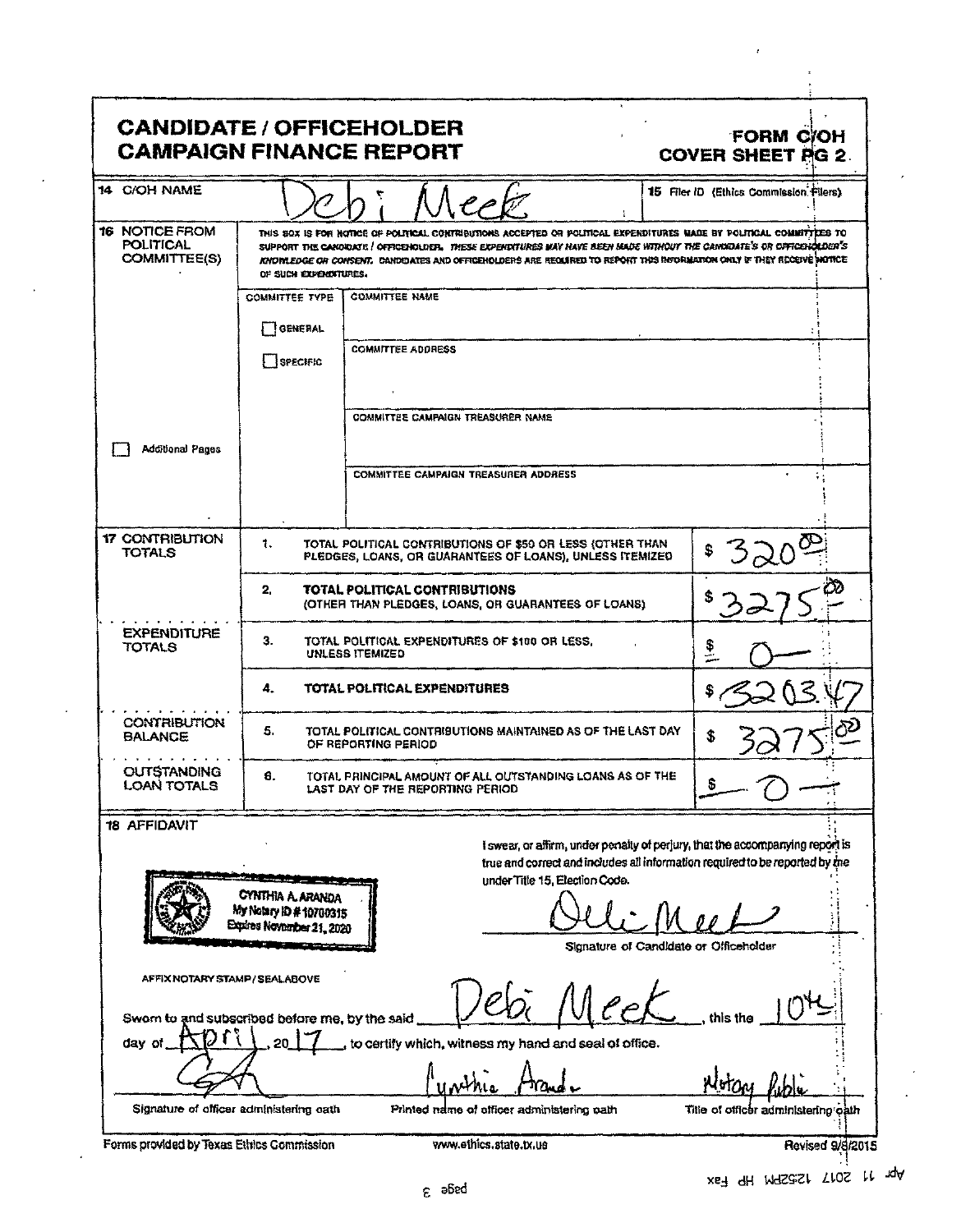|     | SUBTOTALS - C/OH                                                                             |  | $\tilde{\phantom{a}}$ | FORM C/OH<br><b>COVER SHEET PG 3</b>   |  |
|-----|----------------------------------------------------------------------------------------------|--|-----------------------|----------------------------------------|--|
|     | 19 FILER NAME                                                                                |  |                       | 20 Filer ID (Ethics Commission Filers) |  |
|     | 21 SCHEDULE SUBTOTALS<br>NAME OF SCHEDULE                                                    |  |                       | <b>SULTOTAL</b><br><b>AMOUNT</b>       |  |
| 1.  | $\boldsymbol{\mathcal{U}}$<br>SCHEDULE A1: MONETARY POLITICAL CONTRIBUTIONS                  |  |                       |                                        |  |
| 2.  | SCHEDULE A2: NON-MONETARY (IN-KIND) POLITICAL CONTRIBUTIONS                                  |  |                       |                                        |  |
| З.  | SCHEDULE B: PLEDGED CONTRIBUTIONS                                                            |  |                       |                                        |  |
| 4.  | <b>SCHEDULE E: LOANS</b>                                                                     |  |                       |                                        |  |
| 5.  | SCHEDULE FI: POLITICAL EXPENDITURES MADE FROM POLITICAL CONTRIBUTIONS $\mathcal{U}$ .        |  |                       |                                        |  |
| 6.  | SCHEDULE F2: UNPAID INCURRED OBLIGATIONS                                                     |  |                       |                                        |  |
| 7.  | SCHEDULE F3: PURCHASE OF INVESTMENTS MADE FROM POLITICAL CONTRIBUTIONS                       |  |                       |                                        |  |
| 8.  | SCHEDULE F4: EXPENDITURES MADE BY CREDIT CARD                                                |  |                       |                                        |  |
| э.  | SCHEDULE G: POLITICAL EXPENDITURES MADE FROM PERSONAL FUNDS                                  |  |                       |                                        |  |
| 10. | SCHEDULE H: PAYMENT MADE FROM POLITICAL CONTRIBUTIONS TO A BUSINESS OF C/OH                  |  |                       |                                        |  |
| 11. | SCHEDULE !: NON-POLITICAL EXPENDITURES MADE FROM POLITICAL CONTRIBUTIONS                     |  |                       |                                        |  |
| 12. | SCHEDULE K: INTEREST, CREDITS, GAINS, REFUNDS, AND CONTRIBUTIONS<br><b>RETURNED TO FILER</b> |  |                       |                                        |  |
|     |                                                                                              |  |                       |                                        |  |
|     |                                                                                              |  |                       |                                        |  |
|     |                                                                                              |  |                       |                                        |  |
|     |                                                                                              |  |                       |                                        |  |
|     |                                                                                              |  |                       |                                        |  |
|     |                                                                                              |  |                       |                                        |  |
|     |                                                                                              |  |                       |                                        |  |
|     |                                                                                              |  |                       |                                        |  |
|     |                                                                                              |  |                       |                                        |  |
|     |                                                                                              |  |                       |                                        |  |
|     |                                                                                              |  |                       |                                        |  |
|     |                                                                                              |  |                       |                                        |  |
|     | Forms provided by Texas Ethics Commission                                                    |  |                       |                                        |  |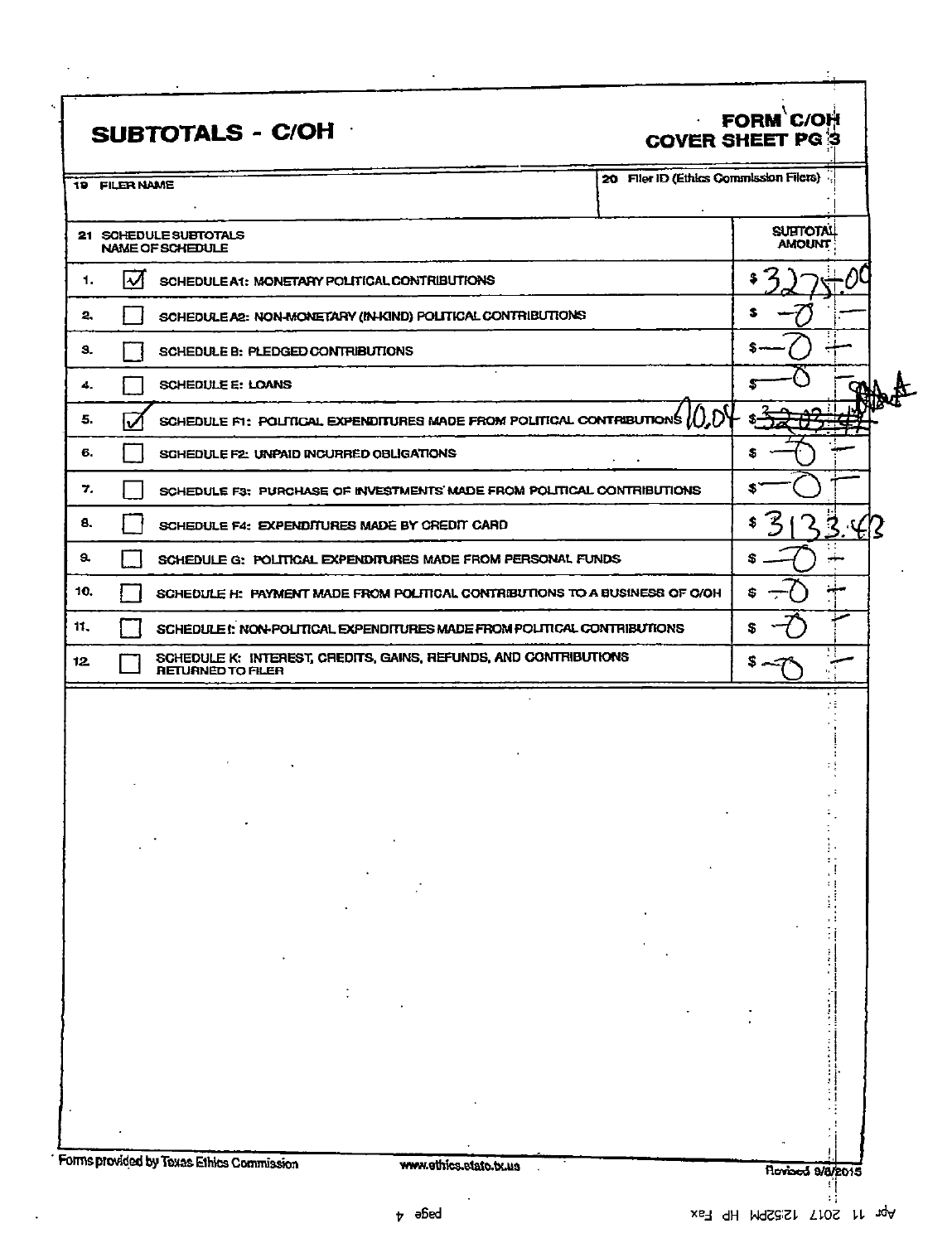| <b>MONETARY POLITICAL CONTRIBUTIONS</b>                                                                                                                                                                                               | <b>SCHEDULE A1</b>                    |                  |
|---------------------------------------------------------------------------------------------------------------------------------------------------------------------------------------------------------------------------------------|---------------------------------------|------------------|
| The instruction Guide explains how to complete this form.                                                                                                                                                                             | 1 Total pages Schedule A1:            |                  |
| 2 FILER NAME<br>Neek                                                                                                                                                                                                                  | 3 Filer ID (Ethics Commission Filers) |                  |
| 4 Date<br>5.<br>Full name of contributor<br>out-of-state PAC (ID#                                                                                                                                                                     | 7 Amount of contribution (\$):        |                  |
| $3-7-17$ 6 contributor address: $7^{40}$<br>6 contributor address: (st. 10 mpa, TX 19065                                                                                                                                              |                                       |                  |
| 9 Employer (See Instructions)<br>Principed occupation / Job title (See Instructions)<br>8                                                                                                                                             |                                       |                  |
| Full name of contributor<br>Out-of-state PAC (ID#___<br>Date                                                                                                                                                                          | Amount of contribution (S)            |                  |
| Date<br>3-11-17 Clifford JONES<br>3-11-17 Contitutor address: Circle Uza xahachien 75165                                                                                                                                              | 358                                   |                  |
| Employer (See Instructions)<br>Principal occupation / Job title (See Instructions)                                                                                                                                                    |                                       |                  |
| Full name of contributor<br>out-of-state PAC (IDS;<br>Date<br>$3-11-7$ $5-5k$ elton<br>3-11-7 continuous address: $\frac{c_{\text{top}}}{c_{\text{top}}}$ state; zip code                                                             | Amount of contribution (\$)<br>1250   |                  |
| Employer (See Instructions)<br>Principal occupation / Job title (See Instructions)                                                                                                                                                    |                                       |                  |
| Date<br>Full name of contributor<br>Out-of-state PAC (ID#<br>Dorma Duale<br>$3 - 12$<br>State; Zip Code<br>Grapevive                                                                                                                  | Amaint of contribution<br>ふへん         |                  |
| Employer (See Instructions)<br>Principal occupation / Job title (See Instructions)                                                                                                                                                    |                                       |                  |
|                                                                                                                                                                                                                                       |                                       |                  |
| ATTACH ADDITIONAL COPIES OF THIS SCHEDULE AS NEEDED<br>if contributor is out-of-state PAC, please see instruction guide for additional reporting requirements.<br>www.ethics.state.tx.us<br>Forms provided by Texas Ethics Commission |                                       | Revised 9/8/2015 |

 $\overline{a}$ 

 $\ddot{\phantom{0}}$ 

l,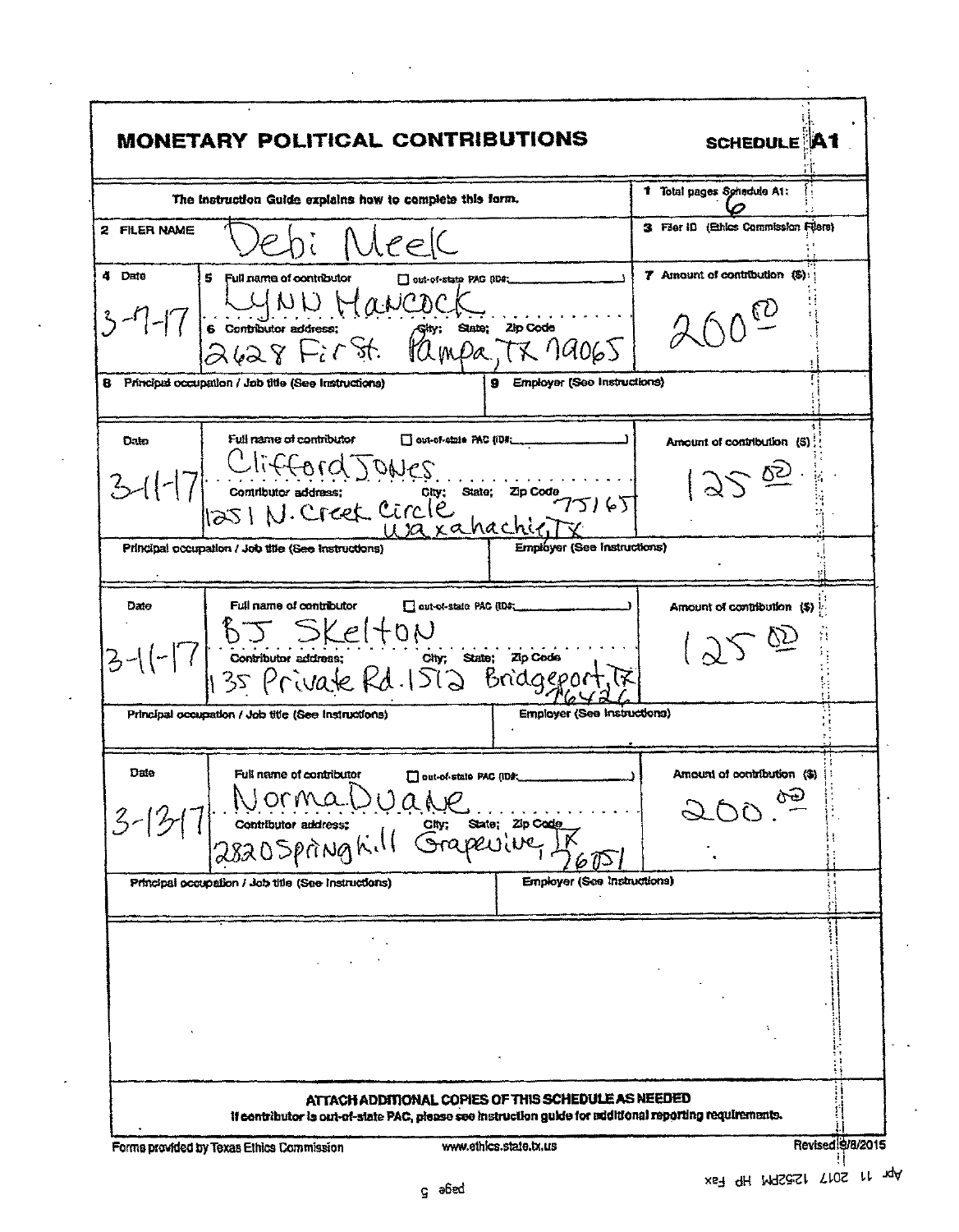| 1 Total pages Schedule A1:<br>The instruction Guide explains how to complete this form.<br>3 Filer ID (Ethics Commission Filers)<br>2 FILER NAME<br>Jebi Meek<br>7 Amount of contribution (\$).<br>4 Date<br>5 Full name of contributor<br>Dout-of-state PAC (IDP:<br>$2-23-16$ contributor address: one: State; zip code<br>6720 CODI PtWorth, TK 76132<br>$500^\circ$<br>Principal occupation / Job title (See Instructions)<br>9 Employer (See Instructions)<br>Wout-chatate PAC (ID#:<br>Full name of contributor<br>Date<br>Amount of contribution (\$)<br>2-28-17 GINO RENEE JONES<br>2-28-17 contributor address: City: State: ZIP Code 9/103<br>175 <sup>00</sup><br>46 E Montana St. Pasadena, CA<br><b>Employer (See Instructions)</b><br>Principal occupation / Job title (See Instructions)<br>Full name of contributor<br>Datu<br>out-of-state PAC (IDB:<br>Amount of contribution (\$)<br>2-22-17 Vanessa Kinsala<br>401 Oldham Waxahachie, Tx 75165<br>175.99<br><b>Employer (See Instructions)</b><br>Principal occupation / Job title (See Instructions)<br><b>Uate</b><br>Amount of contribution (\$)<br>Full name of contributor<br>∐ out-of-state PAC (ID#;<br>Robby Kinsala<br>Continuer address: City: State: Zip Code<br>401 Oldham Udxahachie, TR 15145<br>$2 - 22 - 17$<br><b>Employer (See Instructions)</b><br>Principal occupation / Job title (See Instructions)<br>ATTACH ADDITIONAL COPIES OF THIS SCHEDULE AS NEEDED<br>If contributor is out-of-state PAC, please see instruction guide for additional reporting requirements. | <b>MONETARY POLITICAL CONTRIBUTIONS</b> | <b>SCHEDULE A1</b> |
|-----------------------------------------------------------------------------------------------------------------------------------------------------------------------------------------------------------------------------------------------------------------------------------------------------------------------------------------------------------------------------------------------------------------------------------------------------------------------------------------------------------------------------------------------------------------------------------------------------------------------------------------------------------------------------------------------------------------------------------------------------------------------------------------------------------------------------------------------------------------------------------------------------------------------------------------------------------------------------------------------------------------------------------------------------------------------------------------------------------------------------------------------------------------------------------------------------------------------------------------------------------------------------------------------------------------------------------------------------------------------------------------------------------------------------------------------------------------------------------------------------------------------------------------------------------------|-----------------------------------------|--------------------|
|                                                                                                                                                                                                                                                                                                                                                                                                                                                                                                                                                                                                                                                                                                                                                                                                                                                                                                                                                                                                                                                                                                                                                                                                                                                                                                                                                                                                                                                                                                                                                                 |                                         |                    |
|                                                                                                                                                                                                                                                                                                                                                                                                                                                                                                                                                                                                                                                                                                                                                                                                                                                                                                                                                                                                                                                                                                                                                                                                                                                                                                                                                                                                                                                                                                                                                                 |                                         |                    |
|                                                                                                                                                                                                                                                                                                                                                                                                                                                                                                                                                                                                                                                                                                                                                                                                                                                                                                                                                                                                                                                                                                                                                                                                                                                                                                                                                                                                                                                                                                                                                                 |                                         |                    |
|                                                                                                                                                                                                                                                                                                                                                                                                                                                                                                                                                                                                                                                                                                                                                                                                                                                                                                                                                                                                                                                                                                                                                                                                                                                                                                                                                                                                                                                                                                                                                                 |                                         |                    |
|                                                                                                                                                                                                                                                                                                                                                                                                                                                                                                                                                                                                                                                                                                                                                                                                                                                                                                                                                                                                                                                                                                                                                                                                                                                                                                                                                                                                                                                                                                                                                                 |                                         |                    |
|                                                                                                                                                                                                                                                                                                                                                                                                                                                                                                                                                                                                                                                                                                                                                                                                                                                                                                                                                                                                                                                                                                                                                                                                                                                                                                                                                                                                                                                                                                                                                                 |                                         |                    |
|                                                                                                                                                                                                                                                                                                                                                                                                                                                                                                                                                                                                                                                                                                                                                                                                                                                                                                                                                                                                                                                                                                                                                                                                                                                                                                                                                                                                                                                                                                                                                                 |                                         |                    |
|                                                                                                                                                                                                                                                                                                                                                                                                                                                                                                                                                                                                                                                                                                                                                                                                                                                                                                                                                                                                                                                                                                                                                                                                                                                                                                                                                                                                                                                                                                                                                                 |                                         |                    |
|                                                                                                                                                                                                                                                                                                                                                                                                                                                                                                                                                                                                                                                                                                                                                                                                                                                                                                                                                                                                                                                                                                                                                                                                                                                                                                                                                                                                                                                                                                                                                                 |                                         |                    |
|                                                                                                                                                                                                                                                                                                                                                                                                                                                                                                                                                                                                                                                                                                                                                                                                                                                                                                                                                                                                                                                                                                                                                                                                                                                                                                                                                                                                                                                                                                                                                                 |                                         |                    |
|                                                                                                                                                                                                                                                                                                                                                                                                                                                                                                                                                                                                                                                                                                                                                                                                                                                                                                                                                                                                                                                                                                                                                                                                                                                                                                                                                                                                                                                                                                                                                                 |                                         |                    |
|                                                                                                                                                                                                                                                                                                                                                                                                                                                                                                                                                                                                                                                                                                                                                                                                                                                                                                                                                                                                                                                                                                                                                                                                                                                                                                                                                                                                                                                                                                                                                                 |                                         |                    |
|                                                                                                                                                                                                                                                                                                                                                                                                                                                                                                                                                                                                                                                                                                                                                                                                                                                                                                                                                                                                                                                                                                                                                                                                                                                                                                                                                                                                                                                                                                                                                                 |                                         |                    |
|                                                                                                                                                                                                                                                                                                                                                                                                                                                                                                                                                                                                                                                                                                                                                                                                                                                                                                                                                                                                                                                                                                                                                                                                                                                                                                                                                                                                                                                                                                                                                                 |                                         |                    |
|                                                                                                                                                                                                                                                                                                                                                                                                                                                                                                                                                                                                                                                                                                                                                                                                                                                                                                                                                                                                                                                                                                                                                                                                                                                                                                                                                                                                                                                                                                                                                                 |                                         |                    |
|                                                                                                                                                                                                                                                                                                                                                                                                                                                                                                                                                                                                                                                                                                                                                                                                                                                                                                                                                                                                                                                                                                                                                                                                                                                                                                                                                                                                                                                                                                                                                                 |                                         |                    |
|                                                                                                                                                                                                                                                                                                                                                                                                                                                                                                                                                                                                                                                                                                                                                                                                                                                                                                                                                                                                                                                                                                                                                                                                                                                                                                                                                                                                                                                                                                                                                                 |                                         |                    |
|                                                                                                                                                                                                                                                                                                                                                                                                                                                                                                                                                                                                                                                                                                                                                                                                                                                                                                                                                                                                                                                                                                                                                                                                                                                                                                                                                                                                                                                                                                                                                                 |                                         | Revised \$/8/2015  |

 $\mathcal{L}$ 

 $\bar{\mathcal{A}}$ 

 $\sim$   $\lambda$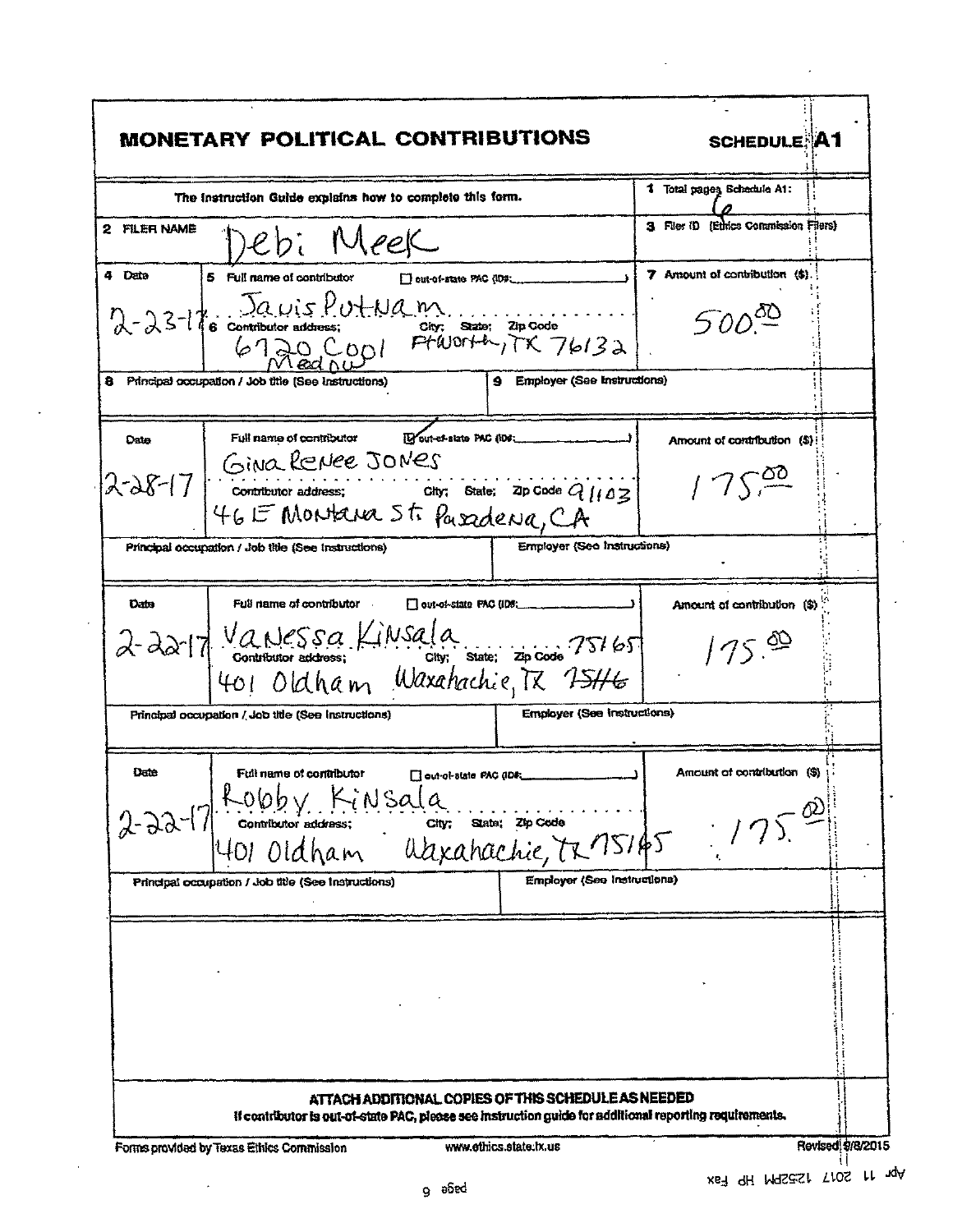| 1 Total pages Schedule A1:<br>The instruction Guida explains how to complete this form.<br>3 Filer ID (Ethics Commission From)<br>2 FILER NAME<br>ebi Meek<br>4 Date<br>7 Amount of contribution (\$)<br>5 Full name of contributor<br>out of state PAG ( $\mathbb{D}$ ); ______<br>2017 Geomethurbridges (Cakley)<br>2600 ESOMARKE Blugsouthlake, TK 7609<br>$125^{\omega}$<br>8 Principal occupation / Job this (See Instructions)<br>9 Employer (See Instructions)<br>Full name of contributor<br>Date<br>Amount of contribution (S).<br>Laura Oakley<br>Contitutor address; cap: State: Zp Godo<br>DGOOE SOUTRate Blud SOUTRALETR,<br>$2 - 20 - 1$<br>125<br>Principal occupation / Job title (See Instructions)<br><b>Employer (See Instructions)</b><br>Full name of contributor<br>Date<br>$\Box$ out-of-state PAC (IC).<br>Amount of contribution (\$)!<br>3-15-17 Barbara Fout<br>3-15-17 Contributor address: Only, State; Ze Code<br>1501 Brianclest Grapevine, Tx Novel<br>$200$ <sup><math>#</math></sup><br><b>Employer (See Instructions)</b><br>Principal occupation / Job title (See Instructions)<br>Date<br>Full name of contributor<br>Amount of contribution (\$)<br>Cout-of-state PAC (IDE<br>Lale Hout.<br>contributor address;<br>Ol Briaragest<br>$\mathbf{Chy}_1^*$<br>State; Zip Code<br>Grapeving 76051<br>Employer [See Instructions]<br>Principal occupation / Job title (See Instructions)<br>ATTACH ADDITIONAL COPIES OF THIS SCHEDULE AS NEEDED<br>if contributor is out-of-state PAC, please see instruction guide for additional reporting requirements. |  | <b>SCHEDULE A1</b> |
|---------------------------------------------------------------------------------------------------------------------------------------------------------------------------------------------------------------------------------------------------------------------------------------------------------------------------------------------------------------------------------------------------------------------------------------------------------------------------------------------------------------------------------------------------------------------------------------------------------------------------------------------------------------------------------------------------------------------------------------------------------------------------------------------------------------------------------------------------------------------------------------------------------------------------------------------------------------------------------------------------------------------------------------------------------------------------------------------------------------------------------------------------------------------------------------------------------------------------------------------------------------------------------------------------------------------------------------------------------------------------------------------------------------------------------------------------------------------------------------------------------------------------------------------------------------------------------------------|--|--------------------|
|                                                                                                                                                                                                                                                                                                                                                                                                                                                                                                                                                                                                                                                                                                                                                                                                                                                                                                                                                                                                                                                                                                                                                                                                                                                                                                                                                                                                                                                                                                                                                                                             |  |                    |
|                                                                                                                                                                                                                                                                                                                                                                                                                                                                                                                                                                                                                                                                                                                                                                                                                                                                                                                                                                                                                                                                                                                                                                                                                                                                                                                                                                                                                                                                                                                                                                                             |  |                    |
|                                                                                                                                                                                                                                                                                                                                                                                                                                                                                                                                                                                                                                                                                                                                                                                                                                                                                                                                                                                                                                                                                                                                                                                                                                                                                                                                                                                                                                                                                                                                                                                             |  |                    |
|                                                                                                                                                                                                                                                                                                                                                                                                                                                                                                                                                                                                                                                                                                                                                                                                                                                                                                                                                                                                                                                                                                                                                                                                                                                                                                                                                                                                                                                                                                                                                                                             |  |                    |
|                                                                                                                                                                                                                                                                                                                                                                                                                                                                                                                                                                                                                                                                                                                                                                                                                                                                                                                                                                                                                                                                                                                                                                                                                                                                                                                                                                                                                                                                                                                                                                                             |  |                    |
|                                                                                                                                                                                                                                                                                                                                                                                                                                                                                                                                                                                                                                                                                                                                                                                                                                                                                                                                                                                                                                                                                                                                                                                                                                                                                                                                                                                                                                                                                                                                                                                             |  |                    |
|                                                                                                                                                                                                                                                                                                                                                                                                                                                                                                                                                                                                                                                                                                                                                                                                                                                                                                                                                                                                                                                                                                                                                                                                                                                                                                                                                                                                                                                                                                                                                                                             |  |                    |
|                                                                                                                                                                                                                                                                                                                                                                                                                                                                                                                                                                                                                                                                                                                                                                                                                                                                                                                                                                                                                                                                                                                                                                                                                                                                                                                                                                                                                                                                                                                                                                                             |  |                    |
|                                                                                                                                                                                                                                                                                                                                                                                                                                                                                                                                                                                                                                                                                                                                                                                                                                                                                                                                                                                                                                                                                                                                                                                                                                                                                                                                                                                                                                                                                                                                                                                             |  |                    |
|                                                                                                                                                                                                                                                                                                                                                                                                                                                                                                                                                                                                                                                                                                                                                                                                                                                                                                                                                                                                                                                                                                                                                                                                                                                                                                                                                                                                                                                                                                                                                                                             |  |                    |
|                                                                                                                                                                                                                                                                                                                                                                                                                                                                                                                                                                                                                                                                                                                                                                                                                                                                                                                                                                                                                                                                                                                                                                                                                                                                                                                                                                                                                                                                                                                                                                                             |  |                    |
|                                                                                                                                                                                                                                                                                                                                                                                                                                                                                                                                                                                                                                                                                                                                                                                                                                                                                                                                                                                                                                                                                                                                                                                                                                                                                                                                                                                                                                                                                                                                                                                             |  |                    |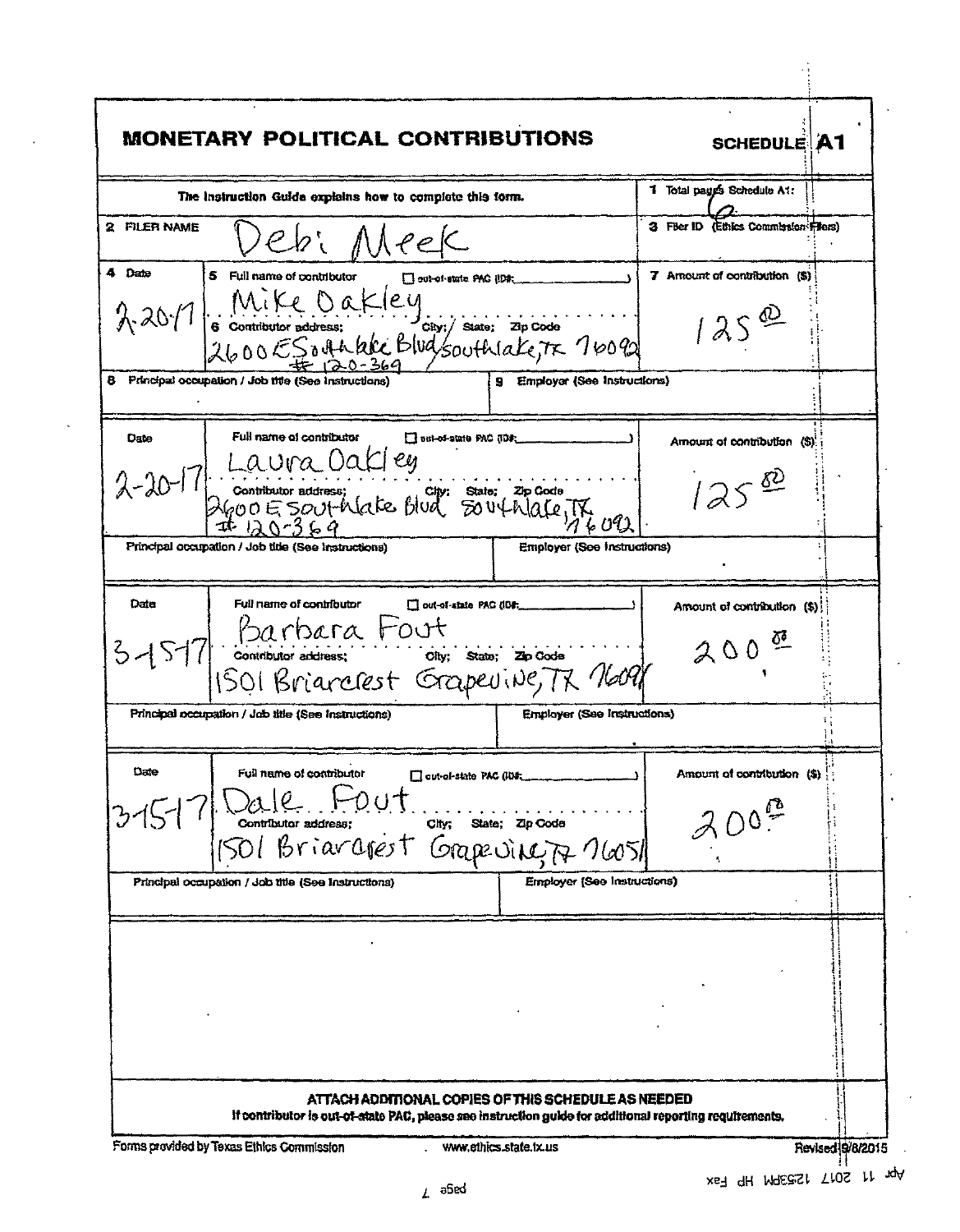| <b>MONETARY POLITICAL CONTRIBUTIONS</b>                                                                                                                        | <b>SCHEDULE A1</b>                    |  |
|----------------------------------------------------------------------------------------------------------------------------------------------------------------|---------------------------------------|--|
| The instruction Guide explains how to complete this form.                                                                                                      | 1 Total pages Schedule At:            |  |
| 2 FILER NAME<br>PPC                                                                                                                                            | 3 Filer ID (Ethics Commission Filers) |  |
| 4 Date<br>5 Full name of contributor<br>cut-of-state PAG (ID#:                                                                                                 | 7 Amount of contribution (\$)         |  |
| $3 - (31)$ his sa Williams<br>(6 contributor address: city: state; zip code)<br>(725 fed Bud Euless Tx 16039)                                                  | $50^{\circ}$                          |  |
|                                                                                                                                                                |                                       |  |
| B Principal occupation / Job title (See Instructions)<br>9 Employar (See Instructions)                                                                         |                                       |  |
| Full name of contributor<br>Date<br>out-of-state PAC (ID#                                                                                                      | Amount of contribution (\$)           |  |
| 3-13-17 have Williams<br>3-13-17 contributor address: City: State: Zip Code                                                                                    | 50.0                                  |  |
| Principal occupation / Job title (See Instructions)<br>Employer (See Instructions)                                                                             |                                       |  |
| Date<br>Full name of contributor<br>ct-of-state PAG (IDF                                                                                                       | Amount of contribution (\$)           |  |
| 3-1447 Sherry Rogers<br>3-1447 Sontitutor address: Chy: State: 2p code<br>3322 SUMMenterfield Grapevive, tx 76051                                              | 100 <sup>22</sup>                     |  |
| Principal occupation / Job title (See Instructions)<br>Employer (See Instructions)                                                                             |                                       |  |
| Date<br>Full name of contributor<br>Out-of-state PAC (ID#                                                                                                      | Amount of contribution (S)            |  |
| Sharon Lobinson<br>Continuor address: Lobinson State; 21pcode                                                                                                  |                                       |  |
| Sareville,<br>Principal occupation / Job title (See Instructions)<br>Employer (See Instructions)                                                               |                                       |  |
|                                                                                                                                                                |                                       |  |
|                                                                                                                                                                |                                       |  |
|                                                                                                                                                                |                                       |  |
|                                                                                                                                                                |                                       |  |
| ATTACH ADDITIONAL COPIES OF THIS SCHEDULE AS NEEDED<br>if contributor is out-of-state PAC, please see instruction guide for additional reporting requirements. |                                       |  |

 $\bar{\gamma}$  $\bar{\mathbf{r}}$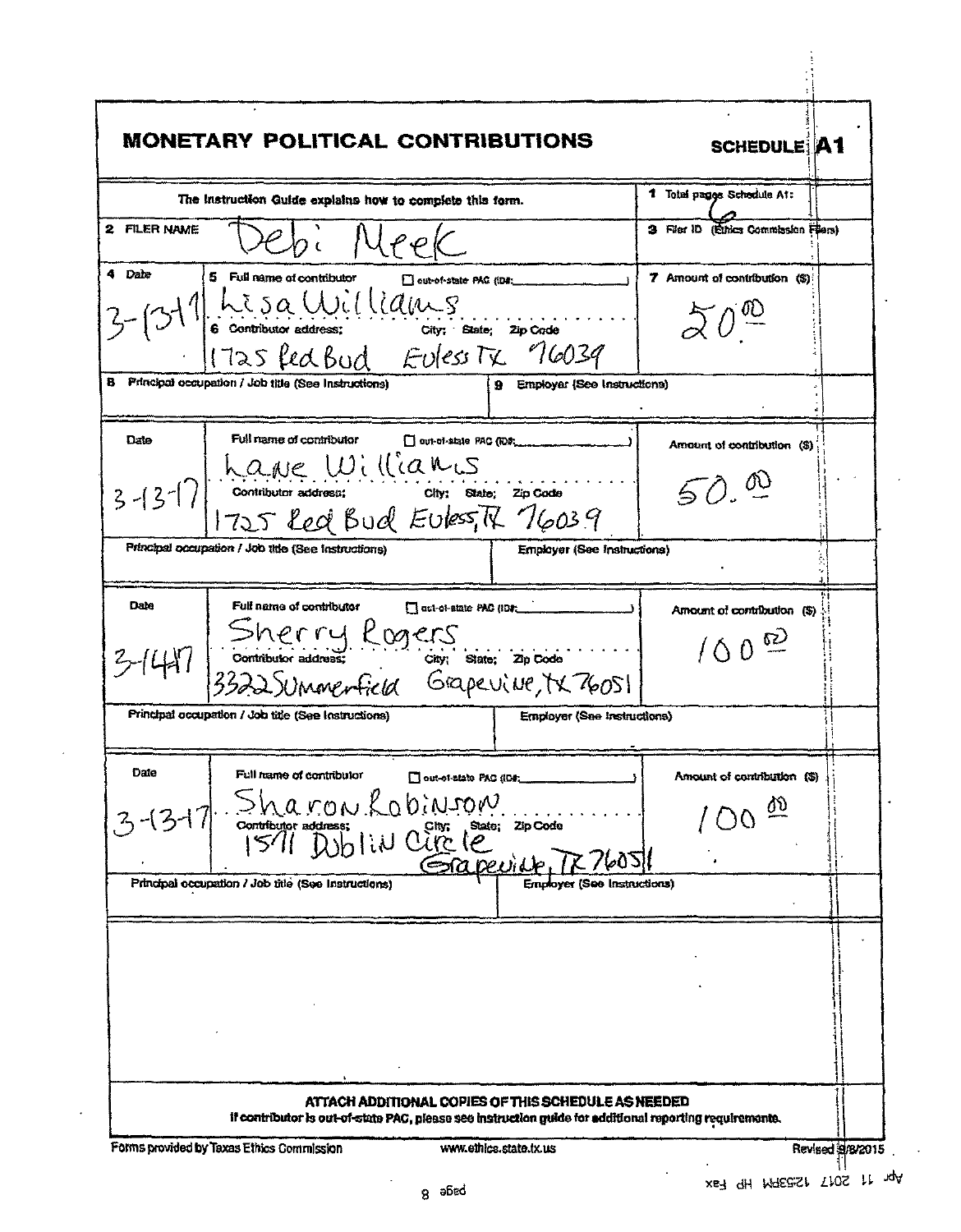| MONETARY POLITICAL CONTRIBUTIONS                                                                                                                                                                                           | <b>SCHEDULE A1</b>                                  |  |
|----------------------------------------------------------------------------------------------------------------------------------------------------------------------------------------------------------------------------|-----------------------------------------------------|--|
| The instruction Guide explains how to complete this form.                                                                                                                                                                  | 1 Total pages Schadule A1:                          |  |
| <b>2 FILER NAME</b><br>Neek                                                                                                                                                                                                | 3 Filer ID (Ethics Commission Filers)               |  |
| 4 Date<br>5 Full name of contributor<br>out-of-state PAC (IOF<br>3-13-17 G Cyntributor address: POWE(1<br>802 Red Bud Skepeine, TX 76051                                                                                   | 7 Amount of contribution (S)                        |  |
| 8 Principal occupation / Job title (See Instructions)<br>8 Employer (See Instructions)                                                                                                                                     |                                                     |  |
| Full name of contributor<br>Date<br>Out-of-state PAC (TD#:<br>3-13-17 P.a. m. P.r.ce                                                                                                                                       | Amount of contribution (\$)                         |  |
| Principal occupation / Job title (See Instructions)<br>Employer (See Instructions)                                                                                                                                         |                                                     |  |
| Date<br>Full name of contributor<br>out-of-state PAG (IOS)<br>CONSE COUCI S<br>シ(3イ/ <br>236 Chelsea St. Grapevike, 1 X 26051<br>Principal occupation / Job title (See Instructions)<br><b>Émployer (See Instructiona)</b> | Amount of contribution (\$)                         |  |
|                                                                                                                                                                                                                            |                                                     |  |
| Dute<br>Full name of contributor<br><b>Teut-of-state PAC RO&amp;</b><br>3/12<br>Zio Coda<br>Contributor address:<br>City;<br>State:<br>JUI NO                                                                              | Amount of contribution (\$)                         |  |
| Principal occupation / Job title (See Instructions)<br><b>Employer (See Instructions)</b>                                                                                                                                  |                                                     |  |
|                                                                                                                                                                                                                            |                                                     |  |
|                                                                                                                                                                                                                            | ATTACH ADDITIONAL COPIES OF THIS SCHEDULE AS NEEDED |  |

 $\hat{\mathbf{z}}$ 

 $\ddot{\phantom{a}}$ 

 $\epsilon$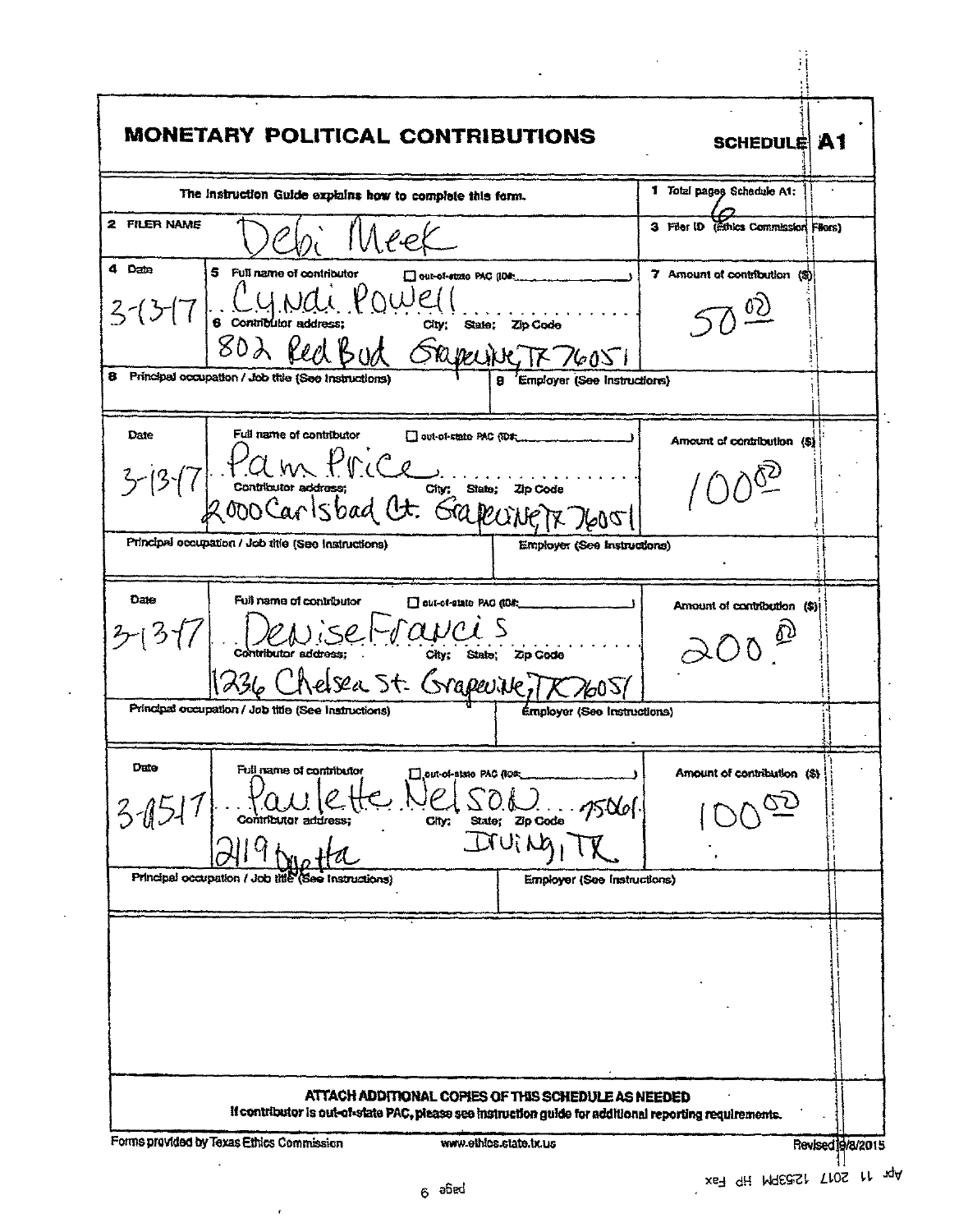|              | MONETARY POLITICAL CONTRIBUTIONS                                                               |                             | <b>SCHEDULE A1</b>                    |  |
|--------------|------------------------------------------------------------------------------------------------|-----------------------------|---------------------------------------|--|
|              | The instruction Guide explains how to complete this form.                                      |                             | 1 Total pages Schedule A1:            |  |
| 2 FILER NAME |                                                                                                |                             | 3 Filer ID (Ethics Commission Filers) |  |
| 4 Date       | 5 Full name of contributor<br>aut-of-state PAC (ID#;<br><b>6</b> Contributor address;<br>City: | State: Zip Code<br>76051    | 7 Amount of contribution (\$):        |  |
|              | 8 Principal occupation / Job title (See Instructions)<br>9                                     | Employer (See Instructions) |                                       |  |
| Date         | Full name of contributor<br>O out-of-slate PAC (IDE:<br>ore                                    |                             | Amount of contribution (\$)<br>ለሪ     |  |
|              | City: State:<br>Contributor address;<br>Sohnson Grape                                          | Zip Code<br>76051           |                                       |  |
|              | Principal occupation / Job title (See Instructions)                                            | Employer (See Instructions) |                                       |  |
| Date         | Full name of contributor<br>out-of-state PAC (ID#:<br>Contributor address;<br>City.<br>Stale:  | Zip Code                    | Amount of contribution (\$)           |  |
|              | Principal occupation / Job title (See Instructions)                                            | Employer (See Instructions) |                                       |  |
| Date         | Full name of contributor<br>out-of-state PAC (ID#)                                             |                             | Amount of contribution (\$)}          |  |
|              | Contributor address:<br>City:                                                                  | State: Zip Code             |                                       |  |
|              | Principal occupation / Job title (See Instructions)                                            | Employer (See Instructions) |                                       |  |
|              |                                                                                                |                             |                                       |  |
|              |                                                                                                |                             |                                       |  |
|              |                                                                                                |                             |                                       |  |

 $\hat{\phantom{a}}$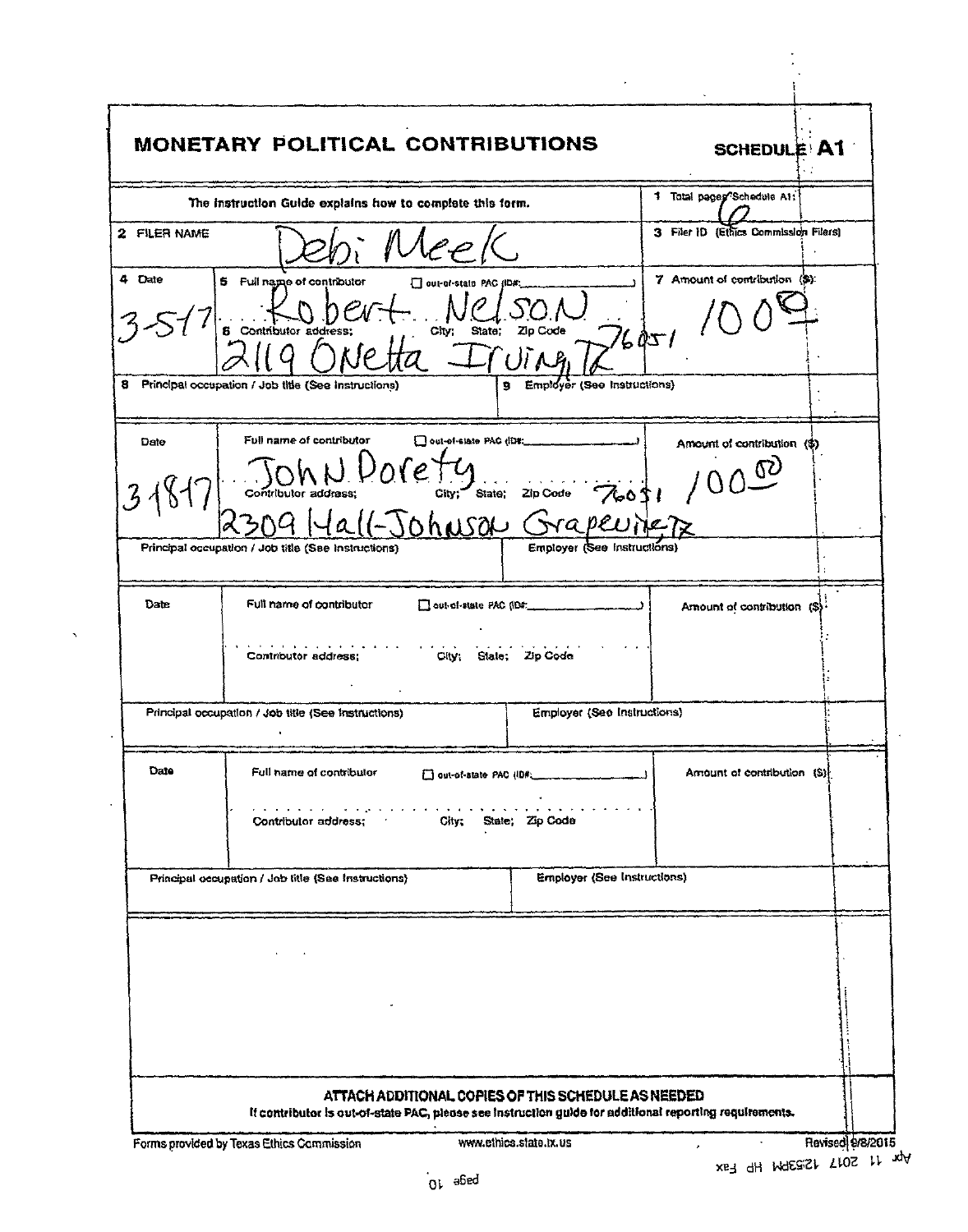| Advertising Expense                                                                                                                                |                                                                                                                                                               | <b>FROM POLITICAL CONTRIBUTIONS</b>                                                                                                                                                     | <b>SCHEDULE F1</b>                                                                                                          |
|----------------------------------------------------------------------------------------------------------------------------------------------------|---------------------------------------------------------------------------------------------------------------------------------------------------------------|-----------------------------------------------------------------------------------------------------------------------------------------------------------------------------------------|-----------------------------------------------------------------------------------------------------------------------------|
|                                                                                                                                                    | EXPENDITURE CATEGORIES FOR BOX 8(a)                                                                                                                           |                                                                                                                                                                                         |                                                                                                                             |
| Accounting/Bankling<br>Consulting Expense<br>Contributions/Donations Made By<br>Candidate/Office holder/Political Committee<br>Credit Card Payment | Event Expense<br>Fees<br>Food/Beverage Expense<br>GilVAwards/Memorials Expense<br>Legal Services<br>The instruction Quide explains how to complete this form. | Loan Repayment/Rearroutsement<br>Office Overhead: Rental Expanse<br>Poling Expense<br>Travel in District<br>Printing Expense<br>Travel Out Of District<br>Salaries/Wagos/Contract Labor | Solicitation/Fundraising Expense<br>Transportation Equipment & Relaxed Expense<br>Other (enter a category notilisted above) |
| T Total pages Schedule F1: 2 FILER NAME                                                                                                            | lebi Meek                                                                                                                                                     |                                                                                                                                                                                         | 3 Filer ID (Ethics Commission Filers)                                                                                       |
| 4 Date                                                                                                                                             | 5 Рауведате                                                                                                                                                   |                                                                                                                                                                                         |                                                                                                                             |
| 6 Amount (S)<br>28.81                                                                                                                              | 7 Payee address:<br>City;<br>State;                                                                                                                           | Zio Code<br>76051                                                                                                                                                                       |                                                                                                                             |
| <b>PURPOSE</b><br>ОF<br><b>EXPENDITURE</b>                                                                                                         | (a) Category (See Categories listed at the top of this schedule)<br>Printing Expense                                                                          | (b) Description<br>Check if travel outside of Texas. Complete Schedule T.<br>Check If Austin, TX, phiceholder living expense                                                            |                                                                                                                             |
| 9 Complete ONLY if direct<br>expenditure to benefit C/OH                                                                                           | Candidate / Officeholder name                                                                                                                                 | Office sought                                                                                                                                                                           | Office hald                                                                                                                 |
| Date                                                                                                                                               | Payes rame                                                                                                                                                    | States Vost Office                                                                                                                                                                      |                                                                                                                             |
| Amount (S)<br>(Ch. 60                                                                                                                              | City; State; Zip Code<br>Payee address:<br><i>ImDitate</i>                                                                                                    | Grapeline                                                                                                                                                                               | 76057                                                                                                                       |
| <b>PURPOSE</b><br>ОF<br><b>EXPENDITURE</b>                                                                                                         | Category (See Categories listed at the top of this schedule)<br>aqe                                                                                           | Description<br>Check if savel outside of Texas. Complete Schedule T.<br>Check if Austin, TX, afficeholder living expanse                                                                |                                                                                                                             |
| Complete ONLY if direct<br>expenditure to benefit G/OH                                                                                             | Candidate / Officeholder name                                                                                                                                 | Office sought                                                                                                                                                                           | Office held                                                                                                                 |
| Date                                                                                                                                               | Payee name<br>2.2<br>'edot-                                                                                                                                   |                                                                                                                                                                                         |                                                                                                                             |
| Amount (\$)                                                                                                                                        | State: Zip Code<br>Payee address;<br>City:<br>Sate<br>Huy114                                                                                                  | Srapeville TR                                                                                                                                                                           |                                                                                                                             |
| <b>PUFIPOSE</b><br>ОF<br><b>EXPENDITURE</b>                                                                                                        | Category (See Categories listed at the top of this schedule)                                                                                                  | Description<br>Chack if travel publide of Taxas. Complate Schackle T.<br>Check it Austin, TX, elliceholder living expense                                                               |                                                                                                                             |
| Complete ONLY if direct<br>expenditure to benefit CIOH                                                                                             | Candidate / Officeholder name                                                                                                                                 | Office sought                                                                                                                                                                           | Office held                                                                                                                 |

 $\overline{\phantom{a}}$ 

 $\sim 40^{\circ}$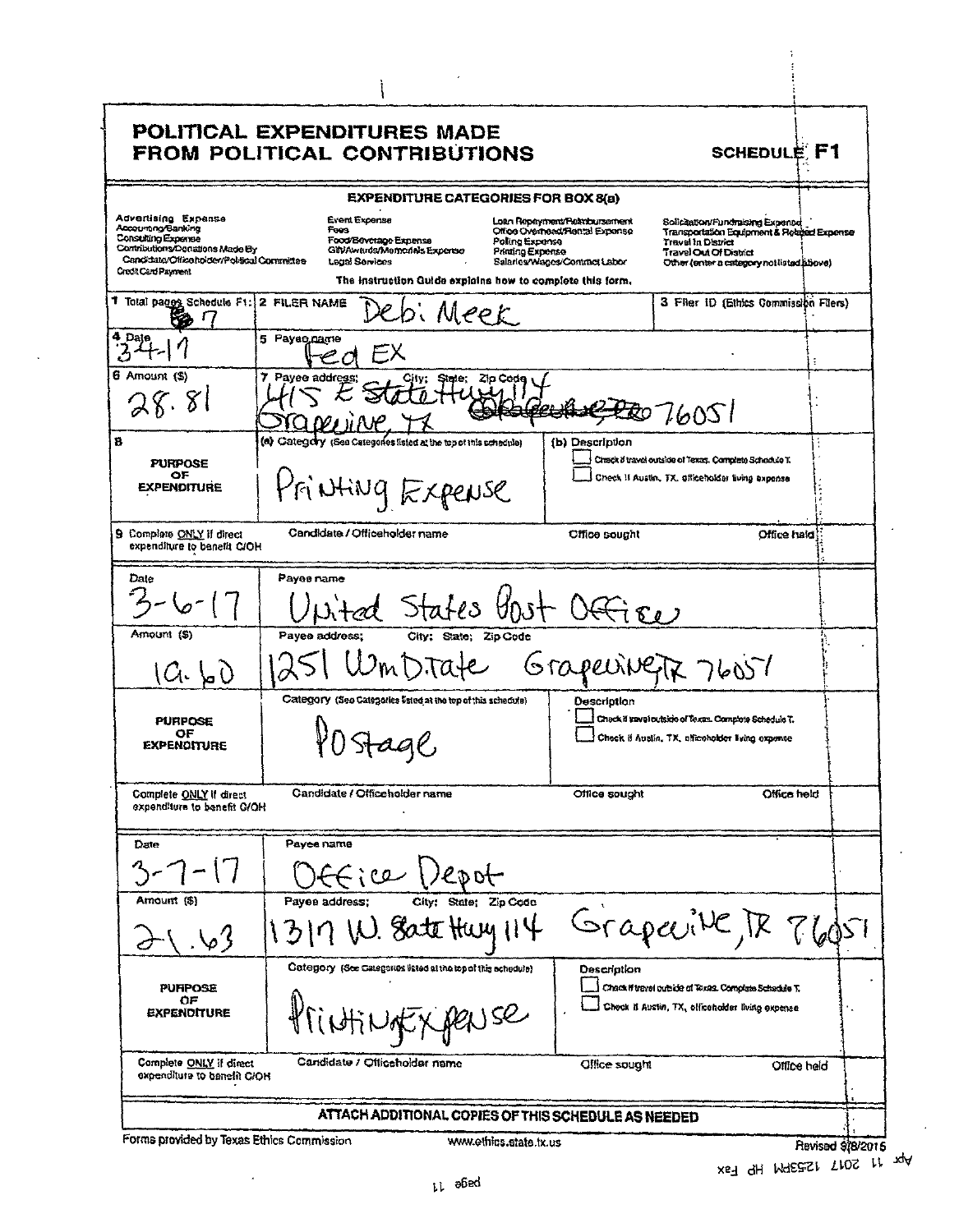|                                                                                                                                                  | <b>EXPENDITURES MADE BY CREDIT CARD</b>                                                                   |                                                              |                                                                                                                                       |                 |                                              | <b>SCHEDULE F4</b>                                                                                                           |  |
|--------------------------------------------------------------------------------------------------------------------------------------------------|-----------------------------------------------------------------------------------------------------------|--------------------------------------------------------------|---------------------------------------------------------------------------------------------------------------------------------------|-----------------|----------------------------------------------|------------------------------------------------------------------------------------------------------------------------------|--|
|                                                                                                                                                  |                                                                                                           | <b>EXPENDITURE CATEGORIES FOR BOX 10(a)</b>                  |                                                                                                                                       |                 |                                              |                                                                                                                              |  |
| Advertising Expense<br>Accounting/Banking<br>Consulting Expense<br>Contributions/Donations Made By<br>Candidate/Officeholder/Political Committee | Event Expense<br>Foos<br>Food/Beverage Experise<br>Gilt/Awards/Memorials Expense<br><b>Legal Services</b> |                                                              | Loan Repayment/Reimbursement<br>Office Overhead/Rental Expense<br>Poling Expense<br>Printing Expense<br>Selaries/Weges/Contract Labor |                 | Travel in District<br>Travel Out Of District | Solicitation/Fundraising Experise<br>Transportation Equipment & Related Expense<br>Other (enter a category not listod above) |  |
| 1 Total pages Schedule F4;                                                                                                                       | 2 FILER NAME                                                                                              | The Instruction Guide explains how to complete this form.    |                                                                                                                                       |                 |                                              | 3 Filer ID (Ethics Commission Filers)                                                                                        |  |
|                                                                                                                                                  | 4 TOTAL OF UNITEMIZED EXPENDITURES CHARGED TO A CREDIT CARD                                               |                                                              |                                                                                                                                       |                 |                                              |                                                                                                                              |  |
| 5 Date                                                                                                                                           | 6 Payee name                                                                                              |                                                              | reap Signs                                                                                                                            |                 |                                              |                                                                                                                              |  |
| 7 Amount (S)                                                                                                                                     | <b>B</b> Payee address;                                                                                   | Water ford Cente Blud Suite 00                               |                                                                                                                                       |                 |                                              |                                                                                                                              |  |
| 9<br>TYPE OF<br><b>EXPENDITURE</b>                                                                                                               | Political                                                                                                 |                                                              | Non-Political                                                                                                                         |                 |                                              |                                                                                                                              |  |
|                                                                                                                                                  |                                                                                                           |                                                              |                                                                                                                                       | (b) Description |                                              |                                                                                                                              |  |
| 10<br><b>PURPOSE</b><br>ОF<br><b>EXPENDITURE</b>                                                                                                 | (B) Category (See Categories listed at the top of this schedule)<br>Solicitationsigns                     |                                                              |                                                                                                                                       |                 |                                              | Check if travel outskie of Texas. Complete Schadule T.<br>Check if Austin, TX, officenoider living expense                   |  |
| 11 Complete ONLY if direct<br>expenditure to benefit G/OH                                                                                        | Candidate / Officeholder name                                                                             |                                                              | Office sought                                                                                                                         |                 |                                              | Office held                                                                                                                  |  |
| Dato                                                                                                                                             | Pavee name                                                                                                |                                                              |                                                                                                                                       |                 |                                              |                                                                                                                              |  |
| Amount (\$)                                                                                                                                      | Payee address;                                                                                            | Cily.                                                        | Ungleia Center Deiver Suite son                                                                                                       |                 |                                              |                                                                                                                              |  |
| TYPE OF<br><b>EXPENDITURE</b>                                                                                                                    | Political                                                                                                 |                                                              | Non-Political                                                                                                                         |                 |                                              |                                                                                                                              |  |
| <b>PURPOSE</b><br>ОF<br><b>EXPENDITURE</b>                                                                                                       | Soliciation/Signs                                                                                         | Category (See Calegorias listed at the top of this schedulo) |                                                                                                                                       | Description     |                                              | Check il travel masimen Texas. Complete Schedule T.<br>Check if Austin, TX, officeholder living expense                      |  |
| Complete ONLY if direct<br>expenditure to benefft C/OH                                                                                           | Candidate / Officeholder name                                                                             |                                                              | Office sought                                                                                                                         |                 |                                              | Office held                                                                                                                  |  |

 $\mathcal{L}$ 

 $\ddot{\phantom{0}}$ 

 $\epsilon$ 

 $\Delta_{\rm V}$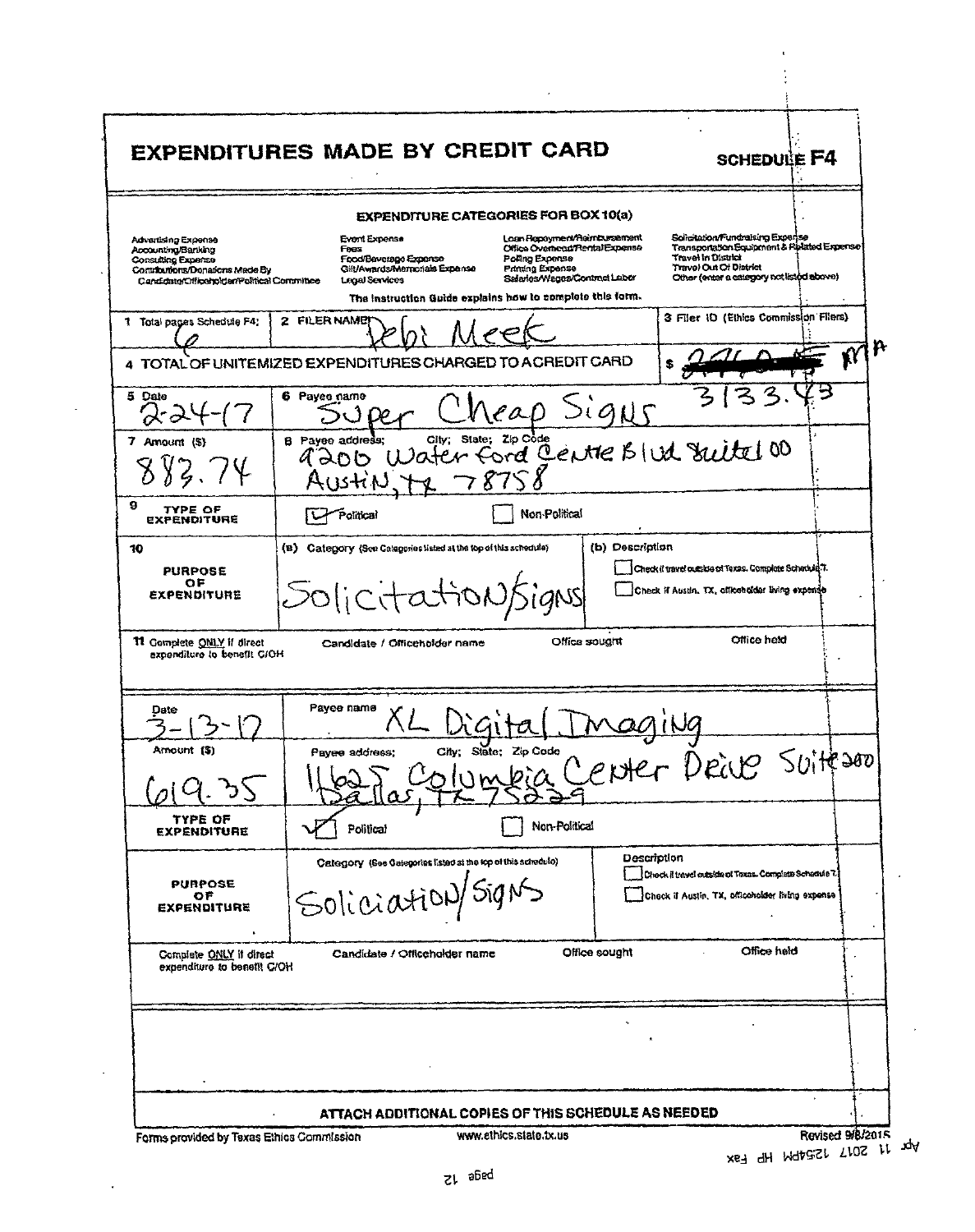|                                                                                                                                                | <b>EXPENDITURES MADE BY CREDIT CARD</b>                                                                                                                                                                                                                                                                        | <b>SCHEDULE F4</b>                                                                                                                                                                   |
|------------------------------------------------------------------------------------------------------------------------------------------------|----------------------------------------------------------------------------------------------------------------------------------------------------------------------------------------------------------------------------------------------------------------------------------------------------------------|--------------------------------------------------------------------------------------------------------------------------------------------------------------------------------------|
|                                                                                                                                                | <b>EXPENDITURE CATEGORIES FOR BOX 10(a)</b>                                                                                                                                                                                                                                                                    |                                                                                                                                                                                      |
| Advertising Expense<br>Accounting/Banking<br>Consulting Expense<br>Contributions/Donatons Made By<br>Candidate/Officeholder/Poldical Committee | Loan Repayment/Reimbursement<br><b>EventExpense</b><br>Office Overhoad/Rental Expense<br>Fees<br>Polling Exponso<br>Food/Beverage Expense<br>Gilt/Awards/Mamorials Expense<br>Printing Expense<br>Salaries/Mages/Contract Labor<br>Legal Services<br>The instruction Guide explains how to complete this form. | Solicitation/Fundralsing Experies<br>Transportation Equipment & Related Expense.<br>Travel In District<br><b>Travel Out Of District</b><br>Other (enter a category not listed above) |
| 1 Total pages Schedule F4:                                                                                                                     | 2 FILER NAME                                                                                                                                                                                                                                                                                                   | 3 Filer ID (Ethics Commission Filers)                                                                                                                                                |
|                                                                                                                                                | 4 TOTAL OF UNITEMIZED EXPENDITURES CHARGED TO ACREDIT CARD                                                                                                                                                                                                                                                     | Ŝ.                                                                                                                                                                                   |
| 5.<br>Date                                                                                                                                     | 6<br>Payee name<br>arinas Wikery                                                                                                                                                                                                                                                                               |                                                                                                                                                                                      |
| 7 Amount (S)                                                                                                                                   | City; State; Zip Code<br>8 Payee address;<br>120 S.Main<br>7605<br>स्ट्र                                                                                                                                                                                                                                       |                                                                                                                                                                                      |
| 9<br>TYPE OF<br>EXPENDITURE                                                                                                                    | Non-Political<br>Political                                                                                                                                                                                                                                                                                     |                                                                                                                                                                                      |
| 10<br><b>PURPOSE</b><br>ОF<br><b>EXPENDITURE</b>                                                                                               | (b) Description<br>(a) Category (See Categories isted at the top of this schedule)<br>jerage                                                                                                                                                                                                                   | Check if travel curside of Texas. Complete Schedule L.<br>Check if Austin, TX, officencing itving expense                                                                            |
| <b>TI</b> Complete ONLY if offect<br>expenditure to benefit C/OH                                                                               | Office sought<br>Candidate / Officeholder name                                                                                                                                                                                                                                                                 | Office held                                                                                                                                                                          |
|                                                                                                                                                | Payee name                                                                                                                                                                                                                                                                                                     |                                                                                                                                                                                      |
| Amount (\$)<br>1C <sub>1</sub>                                                                                                                 | State: Zip Code<br>Payee address:<br>7605                                                                                                                                                                                                                                                                      |                                                                                                                                                                                      |
| TYPE OF<br><b>EXPENDITURE</b>                                                                                                                  | Non-Political<br>Political                                                                                                                                                                                                                                                                                     |                                                                                                                                                                                      |
| <b>PURPOSE</b><br>OF<br><b>EXPENDITURE</b>                                                                                                     | Category (See Categories listed at the top of this schedule)<br>WCC                                                                                                                                                                                                                                            | Description<br>Check if travel outside of Texas. Complete Schedula T1<br>Check it Austin, TX, clixenoider living expense 1                                                           |
| Complete ONLY if direct<br>expenditure to benefit C/OH                                                                                         | Office sought<br>Candidate / Officeholder name                                                                                                                                                                                                                                                                 | Office held                                                                                                                                                                          |
|                                                                                                                                                |                                                                                                                                                                                                                                                                                                                |                                                                                                                                                                                      |
|                                                                                                                                                | ATTACH ADDITIONAL COPIES OF THIS SCHEDULE AS NEEDED                                                                                                                                                                                                                                                            |                                                                                                                                                                                      |
| Forms provided by Texas Ethics Commission                                                                                                      | www.ethics.slate.tx.ua                                                                                                                                                                                                                                                                                         | <b>Ravised SORV201</b><br>2017 12:54PM HP Fax                                                                                                                                        |

ᅟᆛᇉᅟᅑ

 $\overline{a}$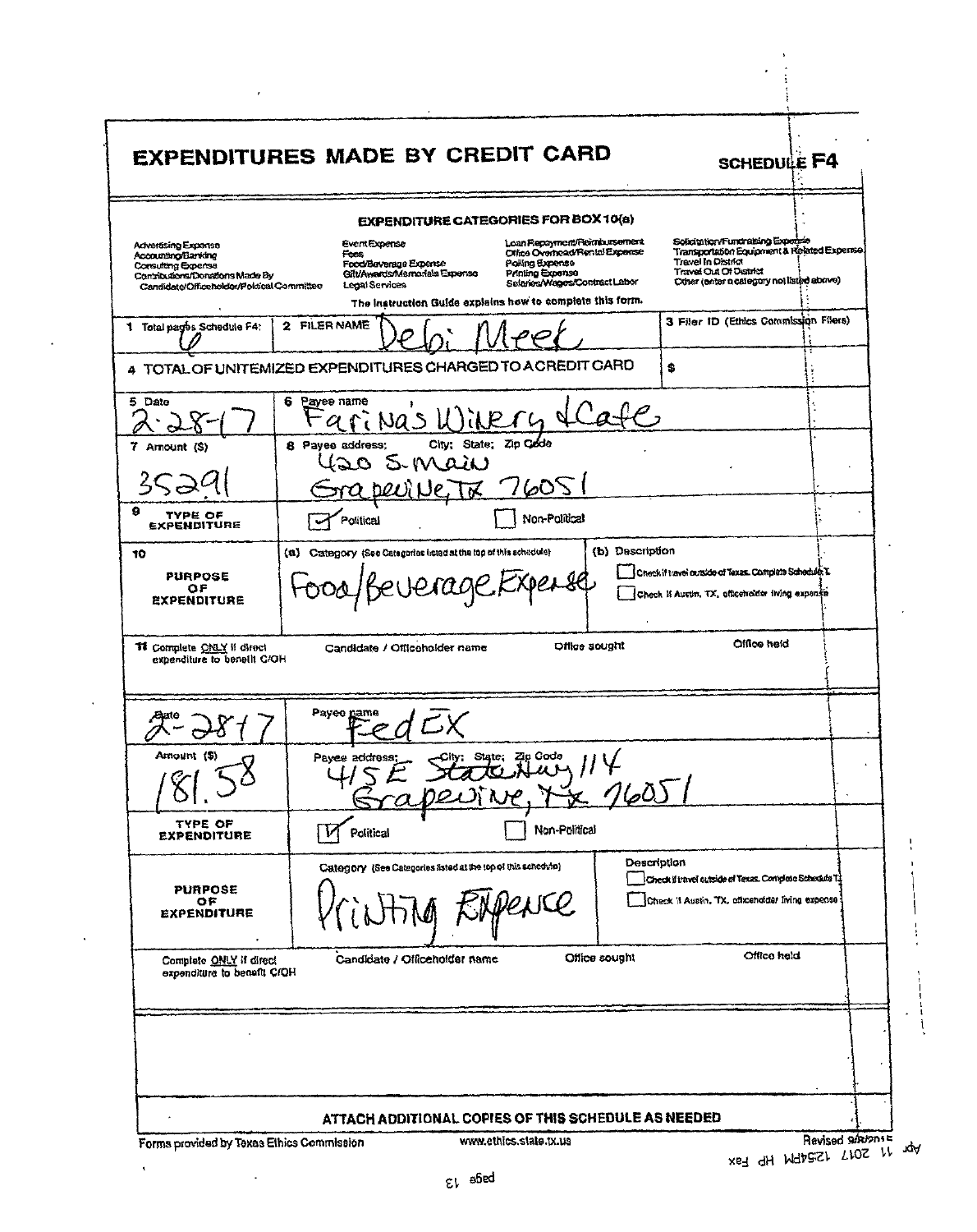| <b>EXPENDITURE CATEGORIES FOR BOX 10(a)</b><br>Advantsing Exponse<br>Evert Exponse<br>Loan Repayment/Reindumsement<br>Schotzion/Fundraising Expense<br>Accounting/Banking<br>Foes<br>Office Overhead/Rantal Expense<br>Transponsition Equipment & Related Expense<br>Consulting Expense<br>Food/Beverage Expense<br>Poling Expense<br><b>Travel In District</b><br>Contributions/Domations Made By<br><b>QIt/Awards/Memorials Expense</b><br>Printing Expense<br>Travel Out Of District<br>Salaries/Wages/Contract Labor<br>Candidata/Officeholder/Political Committee<br>Legal Services<br>Other (enter a category not listed above)<br>The Instruction Guide explains how to complete this form.<br>3 Filer ID (Ethics Commission Filers)<br>1 Total pages Schedule F4:<br>2 FILERNAMB<br>s<br>6 Payes name<br>8 Payee address;<br>State; Zio Code<br>City:<br>94025-1452<br><u>। ৩</u><br>TYPE OF<br>Non-Political<br>Political<br><b>EXPENDITURE</b><br>(a) Category (Seo Calegories listed at the top of this schedule)<br>(b) Description<br><b>PURPOSE</b><br>Check it travel outside of Texas. Complete Schedule IT.<br>ОF<br>I Vertising<br>Check if Austin, TX, officeholder kving expanse<br><b>EXPENDITURE</b><br>Office held<br>Candidate / Officeholder name<br>Office sought<br>expenditure to benefit C/OH<br>Payee name<br>Dato<br>$\ell^2 M N^2$<br>Amount (S)<br>Payee address;<br>ee address; City: State: Zip Code<br>601 Willow Rd<br>$4022 - 452$<br>Part, 7<br>Mev.<br>TYPE OF<br>Non-Political<br>Political<br><b>EXPENDITURE</b><br><b>Description</b><br>Category (See Categories listed at the top of this schedule).<br>Check il travel outside of Texas. Completa Schoolde T.<br><b>PURPOSE</b><br>OF.<br>Check if Austin, TX, officeholder living expense<br>Advertising<br><b><i>EXPENDITURE</i></b><br>Complete ONLY if direct<br>Office hold<br>Office sought<br>Candidate / Officeholder name<br>expenditure to benefit C/OH | EXPENDITURES MADE BY CREDIT CARD | <b>SCHEDULE F4</b> |
|-----------------------------------------------------------------------------------------------------------------------------------------------------------------------------------------------------------------------------------------------------------------------------------------------------------------------------------------------------------------------------------------------------------------------------------------------------------------------------------------------------------------------------------------------------------------------------------------------------------------------------------------------------------------------------------------------------------------------------------------------------------------------------------------------------------------------------------------------------------------------------------------------------------------------------------------------------------------------------------------------------------------------------------------------------------------------------------------------------------------------------------------------------------------------------------------------------------------------------------------------------------------------------------------------------------------------------------------------------------------------------------------------------------------------------------------------------------------------------------------------------------------------------------------------------------------------------------------------------------------------------------------------------------------------------------------------------------------------------------------------------------------------------------------------------------------------------------------------------------------------------------------------------------------------------------------------------------------|----------------------------------|--------------------|
|                                                                                                                                                                                                                                                                                                                                                                                                                                                                                                                                                                                                                                                                                                                                                                                                                                                                                                                                                                                                                                                                                                                                                                                                                                                                                                                                                                                                                                                                                                                                                                                                                                                                                                                                                                                                                                                                                                                                                                 |                                  |                    |
|                                                                                                                                                                                                                                                                                                                                                                                                                                                                                                                                                                                                                                                                                                                                                                                                                                                                                                                                                                                                                                                                                                                                                                                                                                                                                                                                                                                                                                                                                                                                                                                                                                                                                                                                                                                                                                                                                                                                                                 |                                  |                    |
| 4 TOTAL OF UNITEMIZED EXPENDITURES CHARGED TO ACREDIT CARD                                                                                                                                                                                                                                                                                                                                                                                                                                                                                                                                                                                                                                                                                                                                                                                                                                                                                                                                                                                                                                                                                                                                                                                                                                                                                                                                                                                                                                                                                                                                                                                                                                                                                                                                                                                                                                                                                                      |                                  |                    |
| 5 Date                                                                                                                                                                                                                                                                                                                                                                                                                                                                                                                                                                                                                                                                                                                                                                                                                                                                                                                                                                                                                                                                                                                                                                                                                                                                                                                                                                                                                                                                                                                                                                                                                                                                                                                                                                                                                                                                                                                                                          |                                  |                    |
| 7 Amount (S)<br>g<br>10<br>11 Complete ONLY if direct                                                                                                                                                                                                                                                                                                                                                                                                                                                                                                                                                                                                                                                                                                                                                                                                                                                                                                                                                                                                                                                                                                                                                                                                                                                                                                                                                                                                                                                                                                                                                                                                                                                                                                                                                                                                                                                                                                           |                                  |                    |
|                                                                                                                                                                                                                                                                                                                                                                                                                                                                                                                                                                                                                                                                                                                                                                                                                                                                                                                                                                                                                                                                                                                                                                                                                                                                                                                                                                                                                                                                                                                                                                                                                                                                                                                                                                                                                                                                                                                                                                 |                                  |                    |
|                                                                                                                                                                                                                                                                                                                                                                                                                                                                                                                                                                                                                                                                                                                                                                                                                                                                                                                                                                                                                                                                                                                                                                                                                                                                                                                                                                                                                                                                                                                                                                                                                                                                                                                                                                                                                                                                                                                                                                 |                                  |                    |
|                                                                                                                                                                                                                                                                                                                                                                                                                                                                                                                                                                                                                                                                                                                                                                                                                                                                                                                                                                                                                                                                                                                                                                                                                                                                                                                                                                                                                                                                                                                                                                                                                                                                                                                                                                                                                                                                                                                                                                 |                                  |                    |
|                                                                                                                                                                                                                                                                                                                                                                                                                                                                                                                                                                                                                                                                                                                                                                                                                                                                                                                                                                                                                                                                                                                                                                                                                                                                                                                                                                                                                                                                                                                                                                                                                                                                                                                                                                                                                                                                                                                                                                 |                                  |                    |
|                                                                                                                                                                                                                                                                                                                                                                                                                                                                                                                                                                                                                                                                                                                                                                                                                                                                                                                                                                                                                                                                                                                                                                                                                                                                                                                                                                                                                                                                                                                                                                                                                                                                                                                                                                                                                                                                                                                                                                 |                                  |                    |
|                                                                                                                                                                                                                                                                                                                                                                                                                                                                                                                                                                                                                                                                                                                                                                                                                                                                                                                                                                                                                                                                                                                                                                                                                                                                                                                                                                                                                                                                                                                                                                                                                                                                                                                                                                                                                                                                                                                                                                 |                                  |                    |
|                                                                                                                                                                                                                                                                                                                                                                                                                                                                                                                                                                                                                                                                                                                                                                                                                                                                                                                                                                                                                                                                                                                                                                                                                                                                                                                                                                                                                                                                                                                                                                                                                                                                                                                                                                                                                                                                                                                                                                 |                                  |                    |
|                                                                                                                                                                                                                                                                                                                                                                                                                                                                                                                                                                                                                                                                                                                                                                                                                                                                                                                                                                                                                                                                                                                                                                                                                                                                                                                                                                                                                                                                                                                                                                                                                                                                                                                                                                                                                                                                                                                                                                 |                                  |                    |
|                                                                                                                                                                                                                                                                                                                                                                                                                                                                                                                                                                                                                                                                                                                                                                                                                                                                                                                                                                                                                                                                                                                                                                                                                                                                                                                                                                                                                                                                                                                                                                                                                                                                                                                                                                                                                                                                                                                                                                 |                                  |                    |
|                                                                                                                                                                                                                                                                                                                                                                                                                                                                                                                                                                                                                                                                                                                                                                                                                                                                                                                                                                                                                                                                                                                                                                                                                                                                                                                                                                                                                                                                                                                                                                                                                                                                                                                                                                                                                                                                                                                                                                 |                                  |                    |

l,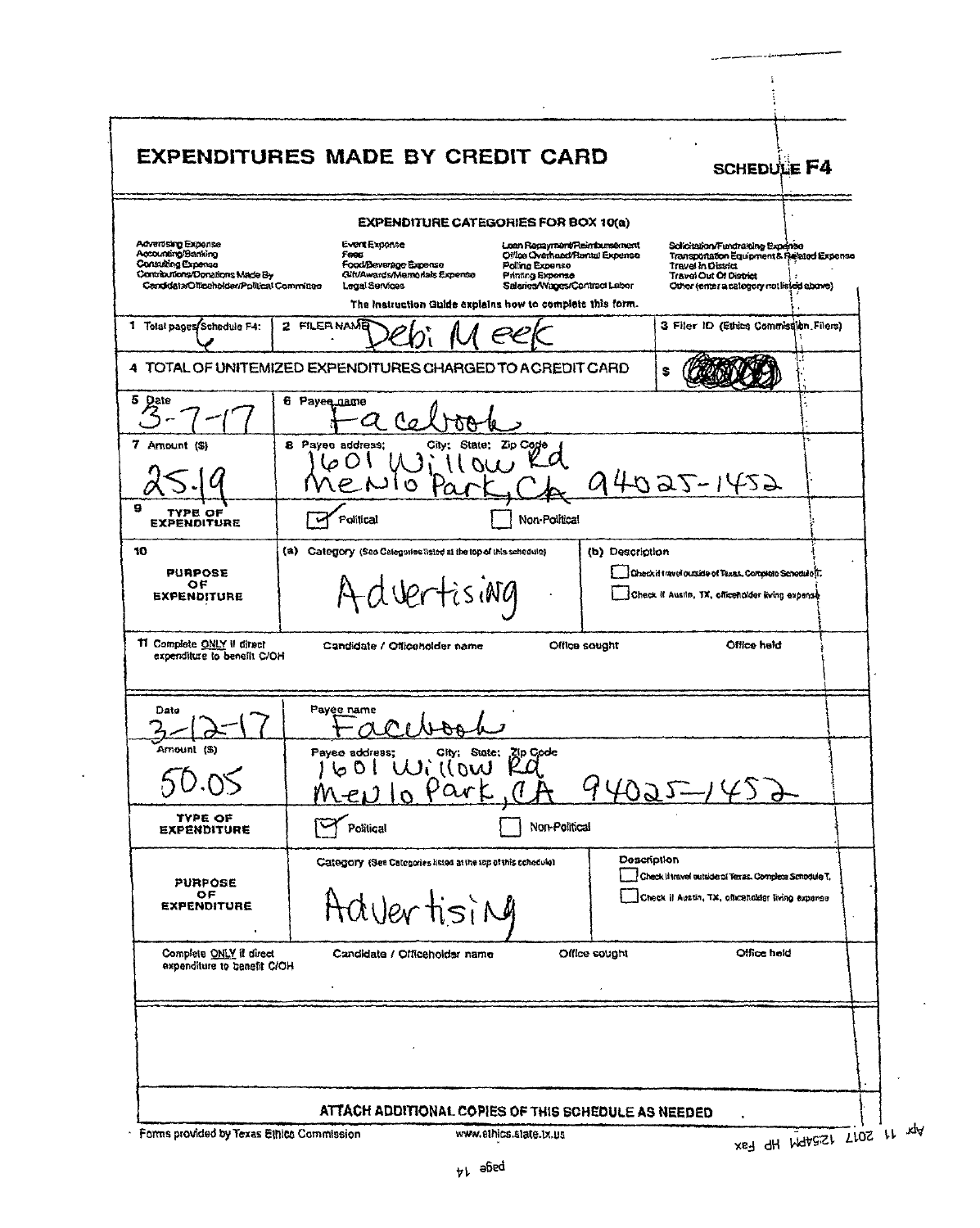| Advertising Exponse<br>Accounting/Banking<br>Consulting Expense<br>Contributions/Donations Made By<br>Candidate/Office holder/Political Committee<br>1 Total pages Schedule F4:<br>5 Date<br>7 Amount (\$)<br>239.OI<br>9<br><b>TYPE OF</b><br><b>EXPENDITURE</b><br>10<br><b>PURPOSE</b><br>ОF<br><b>EXPENOITURE</b> | <b>EXPENDITURE CATEGORIES FOR BOX 10(a)</b><br>Evert Exponse.<br>Feet<br>Food/Beverage Expense<br>CituAwards/Mamorials Exponse<br>Logal Services<br>The instruction Guide explains how to complete this form.<br>2 FILER NAME<br>4 TOTAL OF UNITEMIZED EXPENDITURES CHARGED TO A CREDIT CARD<br>6 Payee name<br>8 Payee address;<br>60<br>Pollical | Loan Repayment/Reinbursenerd<br>Office Overhead/Rental Expense<br>Poling Expense<br>Printing Expense<br>Salaries/Wages/Contract Labor<br>City; State; Zip Code<br>aW |                 | Solicitation/Fundraising Expense<br>Transportation Equipment & Related Expense<br>Travel in Disulet<br><b>Travel Out Of District</b><br>Other (enter a category not listed above)<br>3 Filer ID (Ethics Commission Filers)<br>s. |  |
|-----------------------------------------------------------------------------------------------------------------------------------------------------------------------------------------------------------------------------------------------------------------------------------------------------------------------|----------------------------------------------------------------------------------------------------------------------------------------------------------------------------------------------------------------------------------------------------------------------------------------------------------------------------------------------------|----------------------------------------------------------------------------------------------------------------------------------------------------------------------|-----------------|----------------------------------------------------------------------------------------------------------------------------------------------------------------------------------------------------------------------------------|--|
|                                                                                                                                                                                                                                                                                                                       |                                                                                                                                                                                                                                                                                                                                                    |                                                                                                                                                                      |                 |                                                                                                                                                                                                                                  |  |
|                                                                                                                                                                                                                                                                                                                       |                                                                                                                                                                                                                                                                                                                                                    |                                                                                                                                                                      |                 |                                                                                                                                                                                                                                  |  |
|                                                                                                                                                                                                                                                                                                                       |                                                                                                                                                                                                                                                                                                                                                    |                                                                                                                                                                      |                 |                                                                                                                                                                                                                                  |  |
|                                                                                                                                                                                                                                                                                                                       |                                                                                                                                                                                                                                                                                                                                                    |                                                                                                                                                                      |                 |                                                                                                                                                                                                                                  |  |
|                                                                                                                                                                                                                                                                                                                       |                                                                                                                                                                                                                                                                                                                                                    |                                                                                                                                                                      |                 |                                                                                                                                                                                                                                  |  |
|                                                                                                                                                                                                                                                                                                                       |                                                                                                                                                                                                                                                                                                                                                    | Non-Political                                                                                                                                                        |                 |                                                                                                                                                                                                                                  |  |
|                                                                                                                                                                                                                                                                                                                       | (a) Category (See Calegories listed at the lop of this schedule)<br>duertising                                                                                                                                                                                                                                                                     |                                                                                                                                                                      | (b) Description | Check if travel outside of Taxas. Complete Schedule T.<br>Check if Austin, TX, officeholder (wing expense                                                                                                                        |  |
| 11 Complete ONLY if direct<br>expenditure to benefit C/OH                                                                                                                                                                                                                                                             | Candidate / Officeholder name                                                                                                                                                                                                                                                                                                                      |                                                                                                                                                                      | Office sought   | Office held                                                                                                                                                                                                                      |  |
| Date                                                                                                                                                                                                                                                                                                                  | Payee name                                                                                                                                                                                                                                                                                                                                         |                                                                                                                                                                      |                 |                                                                                                                                                                                                                                  |  |
| Amount (S)                                                                                                                                                                                                                                                                                                            | datess;<br>1601 Willow Rd<br>MeNIO, CA 94025-1452<br>Payee address:                                                                                                                                                                                                                                                                                |                                                                                                                                                                      |                 |                                                                                                                                                                                                                                  |  |
| TYPE OF<br><b>EXPENDITURE</b>                                                                                                                                                                                                                                                                                         | Political                                                                                                                                                                                                                                                                                                                                          | Non-Political                                                                                                                                                        |                 |                                                                                                                                                                                                                                  |  |
| <b>PURPOSE</b><br>OF<br><b>EXPENDITURE</b>                                                                                                                                                                                                                                                                            | Calegory (See Calegories listed at the top of this schedule)<br>$lerfis$ , $Ad$                                                                                                                                                                                                                                                                    |                                                                                                                                                                      | Description     | Check if travel cutside of Toxas. Complete Schedula T.<br>Check if Austin, TX, officeholder Eving expanse                                                                                                                        |  |
| Complete ONLY if direct<br>expenditure to benefit C/OH                                                                                                                                                                                                                                                                | Candidate / Officeholder name                                                                                                                                                                                                                                                                                                                      |                                                                                                                                                                      | Office sought   | Office held                                                                                                                                                                                                                      |  |
|                                                                                                                                                                                                                                                                                                                       |                                                                                                                                                                                                                                                                                                                                                    |                                                                                                                                                                      |                 |                                                                                                                                                                                                                                  |  |
|                                                                                                                                                                                                                                                                                                                       | ATTACH ADDITIONAL COPIES OF THIS SCHEDULE AS NEEDED                                                                                                                                                                                                                                                                                                |                                                                                                                                                                      |                 |                                                                                                                                                                                                                                  |  |

 $\bar{a}$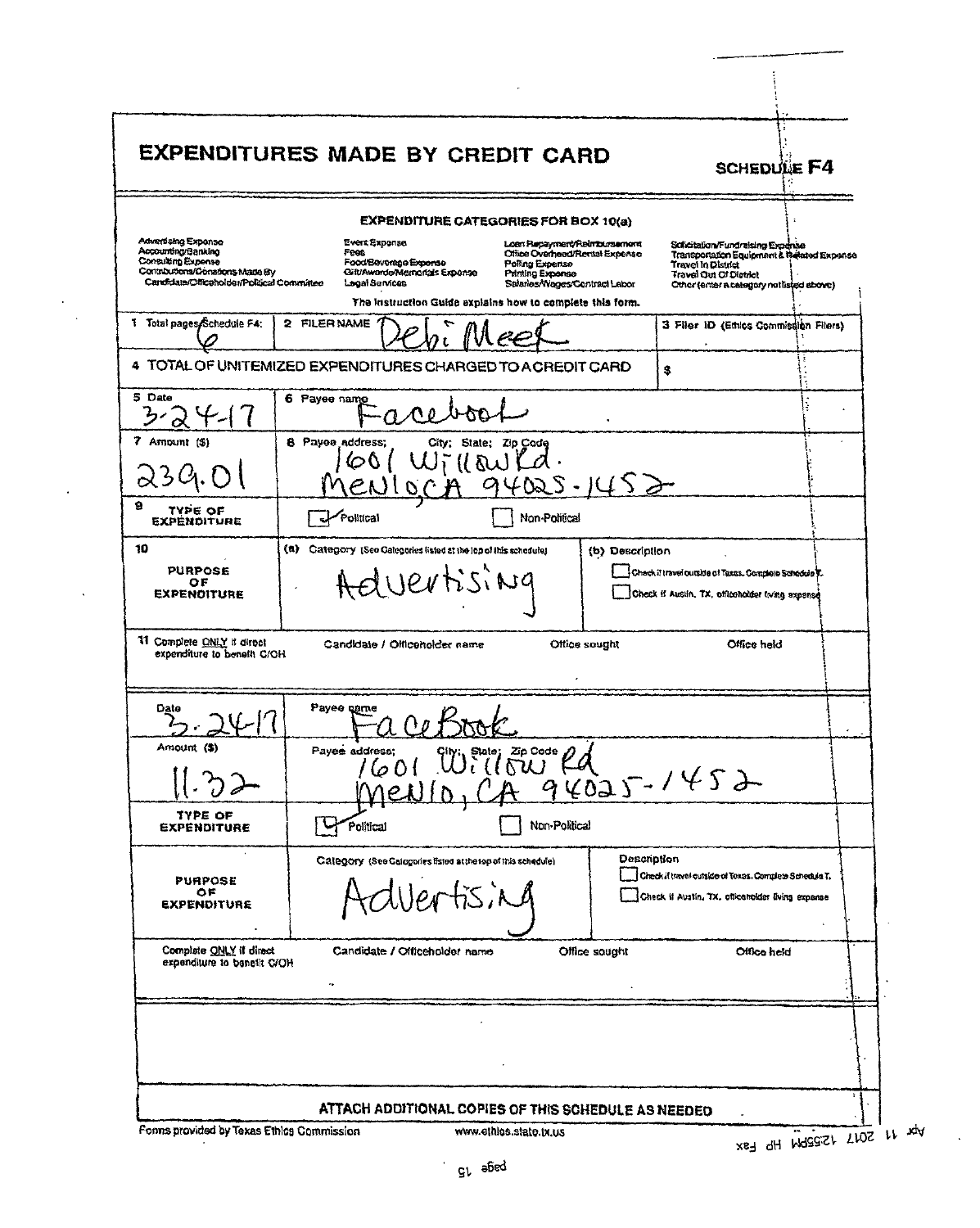|                                                                                                                                                 | <b>EXPENDITURES MADE BY CREDIT CARD</b><br><b>SCHEDULE F4</b>                                                                                                                                                                                                                                                                                                                                                                                                                                        |  |
|-------------------------------------------------------------------------------------------------------------------------------------------------|------------------------------------------------------------------------------------------------------------------------------------------------------------------------------------------------------------------------------------------------------------------------------------------------------------------------------------------------------------------------------------------------------------------------------------------------------------------------------------------------------|--|
|                                                                                                                                                 | <b>EXPENDITURE CATEGORIES FOR BOX 10(a)</b>                                                                                                                                                                                                                                                                                                                                                                                                                                                          |  |
| Advertising Expertse<br>Ancounting/Banking<br>Consulting Expanse<br>Complantons/Denations Made By<br>Candidate/Officeholder/Political Committee | Event Exponse<br>Loan Repayment/Reimbursement<br>Solicitation/Fundraising Experise<br>Transportation Equipment & Related Expanse<br>Fees<br>Office Overhead Rental Expense<br>Food/Beverage Expense<br>Polino Expense<br><b>Travel in District</b><br>Git/Awards/Momorials Expense<br><b>Printing Exponse</b><br>Travel Out Of District<br>Spieries/Wages/Contract Labor<br>Other (enter a category not listed above)<br>Legal Services<br>The instruction Guide explains how to complete this form. |  |
| 1 Total pagesySchedule F4:                                                                                                                      | 2 FILER NAME<br>3 Filer ID (Ethics Commission Filers)                                                                                                                                                                                                                                                                                                                                                                                                                                                |  |
|                                                                                                                                                 | TOTAL OF UNITEMIZED EXPENDITURES CHARGED TO A CREDIT CARD<br>Ŝ                                                                                                                                                                                                                                                                                                                                                                                                                                       |  |
| 5 Date<br>7 Amount (\$)                                                                                                                         | 6 Payee name<br>be r<br>City; State; Zip Code<br>8 Payee address;                                                                                                                                                                                                                                                                                                                                                                                                                                    |  |
|                                                                                                                                                 | $8864$                                                                                                                                                                                                                                                                                                                                                                                                                                                                                               |  |
| 9<br>TYPE OF<br>EXPENDITURE                                                                                                                     | Non-Political<br>Political                                                                                                                                                                                                                                                                                                                                                                                                                                                                           |  |
| 10<br><b>PUAPOSE</b><br>ОF<br><b>EXPENDITURE</b>                                                                                                | (b) Description<br>(B) Category (See Categories Estod at the top of this schedule)<br>Check if travel cutside of Texas. Complete Schedule T.<br>UNNING<br>Check II Austin, TX, officeholder living expensel-                                                                                                                                                                                                                                                                                         |  |
|                                                                                                                                                 |                                                                                                                                                                                                                                                                                                                                                                                                                                                                                                      |  |
| 11 Complete ONLY if direct<br>expenditure to benalit C/OH<br>Date                                                                               | Office held<br>Office sought<br>Candidate / Officeholder name<br>Payee name                                                                                                                                                                                                                                                                                                                                                                                                                          |  |
| Amount (S)                                                                                                                                      | ו ברי<br>City; State; 2p Code<br>Payee address;<br>170                                                                                                                                                                                                                                                                                                                                                                                                                                               |  |
| TYPE OF<br><b>EXPENDITURE</b>                                                                                                                   | Non-Political<br>Political                                                                                                                                                                                                                                                                                                                                                                                                                                                                           |  |
| <b>PURPOSE</b><br>ОF<br><b>EXPENDITURE</b>                                                                                                      | Description<br>Category (See Categories listed at the lop of this schedule)<br>Check if travel cutside of Texas, Complete Schedule 7.<br>Card<br>Check if Austin TX, officetuider living expense<br>Processing-Socare                                                                                                                                                                                                                                                                                |  |
| Complete QNLY if direct<br>expenditure to benefit C/OH                                                                                          | Office held<br>Office sought<br>Candidate / Officeholder name                                                                                                                                                                                                                                                                                                                                                                                                                                        |  |
|                                                                                                                                                 |                                                                                                                                                                                                                                                                                                                                                                                                                                                                                                      |  |

 $H_{\text{rad}}$